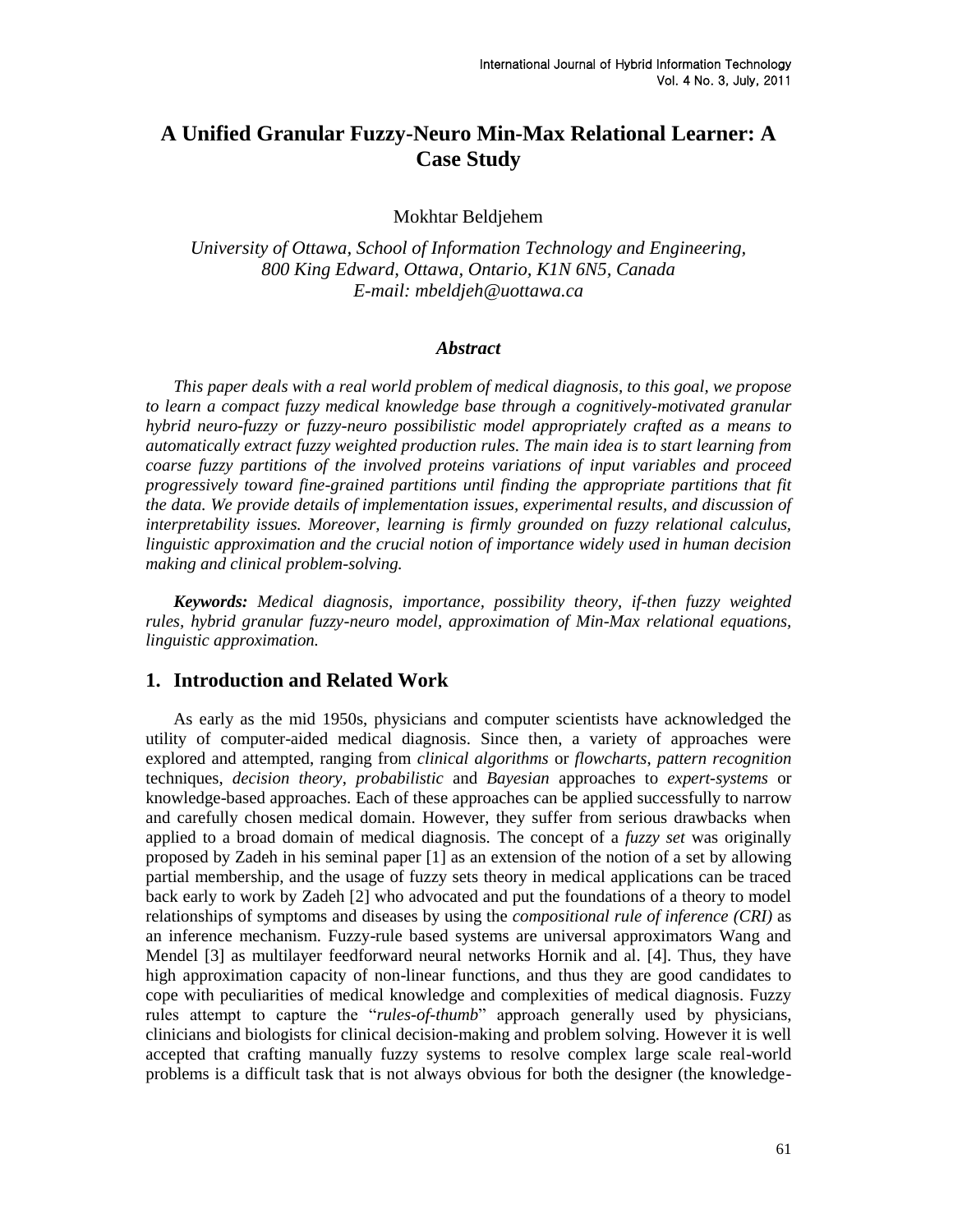engineer, the software engineer) and the domain expert*. Granular and/or soft computing* models as in Zadeh[5-7],Yager and Zadeh[8], Pedrycz[9], Yao[10], Gupta[11], Liu[12], Beldjehem [13-29] combining several paradigms in general and hybrid *fuzzy-neuro* and/or *neuro-fuzzy* models as in Beldjehem [13-29], and Sinha and Gupta[30] in particular could effectively contribute to the building of next-generation intelligent reliable medical diagnosis models. The benefits from adopting such hybridization is its capacity to integrate seamlessly and to account conjointly for both empirical input-output historical data on patients (available measurement data from laboratory test results, symptoms, signs, syndromes or diseases) and heuristic domain knowledge that is available from biologists, clinicians, physicians, good practices and body of knowledge of the medicine field in general. In addition to resolve the boundary problem, such hybrid fuzzy-neuro and neuro-fuzzy models are transparent, tolerant and could effectively ensure accuracy, performance and interpretability learning trade-offs. The main idea stems from the possibility to use a hybrid fuzzy-neuro or neuro-fuzzy relational system to generate (tune or extract) a knowledge base (KB) or more specifically a rule base (RB) in terms of fuzzy IF-THEN production rules and thus to generate automatically a fuzzy rule-based medical diagnosis model by supervised learning from I/O examples (representing instances of the system's behavior). Besides integrating nonlinearities directly from the learning examples (training set), the additional advantages of such an approach is the inherited property of *value approximation* and *robustness* which is of paramount importance in exhibiting generalizations necessary to process unseen situations (including testing set and validation set).

On one hand, this has led to intensive research for the development of accurate learning models using various paradigms ranging from Statistical Bayesian approach, neural networks, clustering algorithms, decision trees by conventional ID3 and C4.5 inductive approach of Quinlan [31] to inductive fuzzy decision trees approaches Yuan and Shaw [32]. However to the best of our knowledge, due to (1) the lack of good practices and the unavailability of accurate historical data in Medicine, (2) the incapacity to account conjointly for both historical data and available explicit and heuristic linguistic medical knowledge (3) the lack of interpretability, understandability and explanation facilities; most developed laboratory "proof of concept" prototypes are of low accuracy and thus fail to fulfill their "raison d'être", i.e. helping physicians, biologists and clinicians in their practice in regards to clinical decision making for the purposes of medical diagnosis. On the other hand due to the Black-box nature of naïve models in the context of medical diagnosis, they still are built on idealizing assumptions such the independence of attributes and due to the lack of probability distribution of possible diagnoses they are of limited interest from the decision making viewpoint; by consequent they should be replaced with intelligent soft computational models incorporating explicit formal cause-effect relationships expressed by fuzzy IF-THEN rules that are built or rather machine learned automatically using a data-driven model-free approximation through the hybrid granular soft computing methodology.

# **2. A Novel Learning Methodology**

### **2.1. Motivations for Our Learning Methodology**

In general, diseases can be organized along many dimensions: They are caused by inciting cause (etiology), they act on an organ (anatomy), the body mounts a physiologic response (pathophysiology) which results in varying degrees (severity) of dysfunctions (sign and symptoms) expressed over a period of time, and s.o. We want to conduct herein a case study in connection with a clinical medical diagnosis real world problem on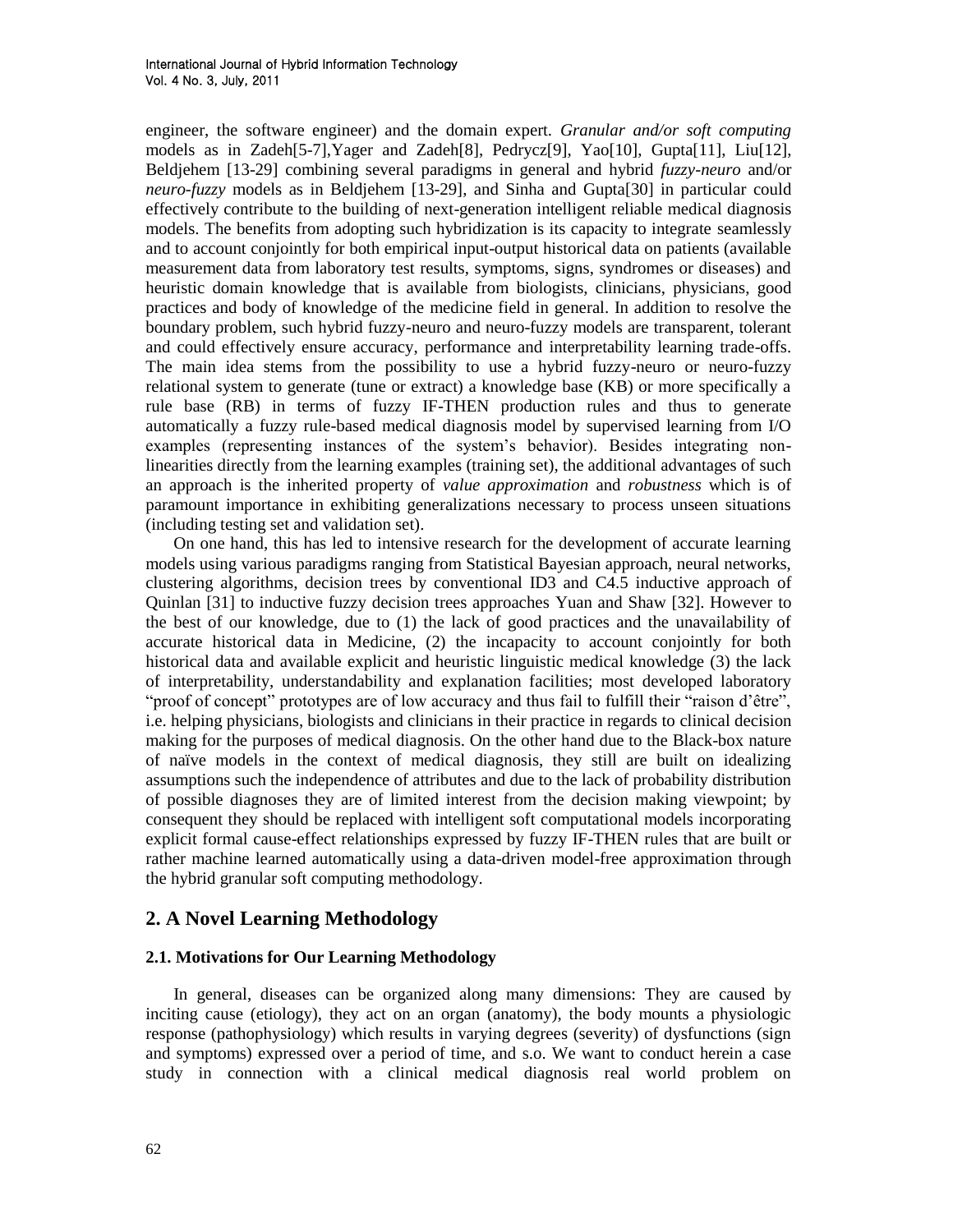Proteins/Biological Inflammatory Syndromes (P.B.I.S) that the physicians, biologists and clinicians alike are faced with in their practice. In making diagnosis, experts usually rely on their experiences and intuition rather than applying precise step-by-step algorithms. It is well known that medical diagnosis is a very complex and a difficult task to program algorithmically or even to build directly by means of a conventional knowledge-based system or expert systems. Our current focus is to build automatically by learning a system capable to assign the appropriate diagnoses (diseases or syndromes) given patient's measurement data or patient profile (laboratory test results) about a certain number of symptoms under scrutiny. To this end, we propose to adapt and use a granular hybrid Min-Max fuzzy-neuro relational model for automatic building and assessing of such a diagnosis system. More specifically, we will use our developed hybrid fuzzy-neuro model in order to evaluate the impact of symptoms aspects on the diagnoses of a given patient, and to study the relevance of using those symptoms as indicators to characterize diagnoses (syndromes). It is worth mentioning that the concept of protein variation itself is a matter of degree and indeed could be adequately captured as a fuzzy concept. More specifically we will investigate the possibility to learn and understand causal relationships between some symptoms, and the syndromes of patients. Moreover, we will propose the interpretation of the results in terms of weighted fuzzy IF-THEN production rules and the relative importance of the variation of the proteins in relation with the diagnosis of the patient. In our modeling we use *fuzzy variables* that are *linguistic variable* defined over term sets (or labels of fuzzy sets) and herein represented in terms of trapezoidal membership functions (MFs) and/or possibility distributions for convenience and programmability. When the possible values for a fuzzy variable are symbolic rather numeric, approximations can be represented in terms of a fuzzy set with a corresponding trapezoidal *membership function* (MF). In our modeling we use Fuzzy systems[33] and Zadeh's *possibility theory* [34-35] and more specifically *possibility/necessity measures* which enables us to accurately estimate how much it is possible that we infer a given diagnosis, and how much it is necessary that that we infer a given diagnosis. We believe that our approach will definitely open the door for next generation intelligent medical diagnosis systems. Besides machine learning the causal relationships between the symptoms and the diagnoses, they allow the detection of the importance or relevance of each symptom to diagnosis which is of paramount importance for an empirical approach of studying and understanding evidencebased medical diagnosis aspects and hence providing justification facilities for the validation issues and during the deployment and operation in the field. Thus enables the understanding of relative importance of each symptom and its influence in causing the appearance of diseases or diagnoses.

Zadeh's fuzzy sets [1] and fuzzy logic [33-35] may be considered as a basis for knowledge and meaning representation and is particularly suited for dealing with natural language and medical knowledge peculiarities. We believe that it is the concept of possibility/necessity distributions Zadeh [34-35], rather than the truth, that will play the primary role in manipulating such knowledge for the perspective of drawing conclusions. Possibility theory as originally proposed by Zadeh [34-35], and studied and presented by Yager [36], Dubois and Prade [37], and Olaf [38] provides a formal framework for representing and dealing with ignorance, and uncertainties prevalent in modeling real world problems in a flexible computerized manner straightforwardly. It allows handling uncertainty in a rather coherent qualitative way. Two measures of uncertainty called *possibility* and *necessity* are associated with a possibility distribution. These measures turn out to be a convenient tool for modeling of uncertainty, which allows for the representation of imprecise pieces of information, gradual properties, flexible constraints (expressing preferences), incomplete state of information or partial states of ignorance. However it is well accepted that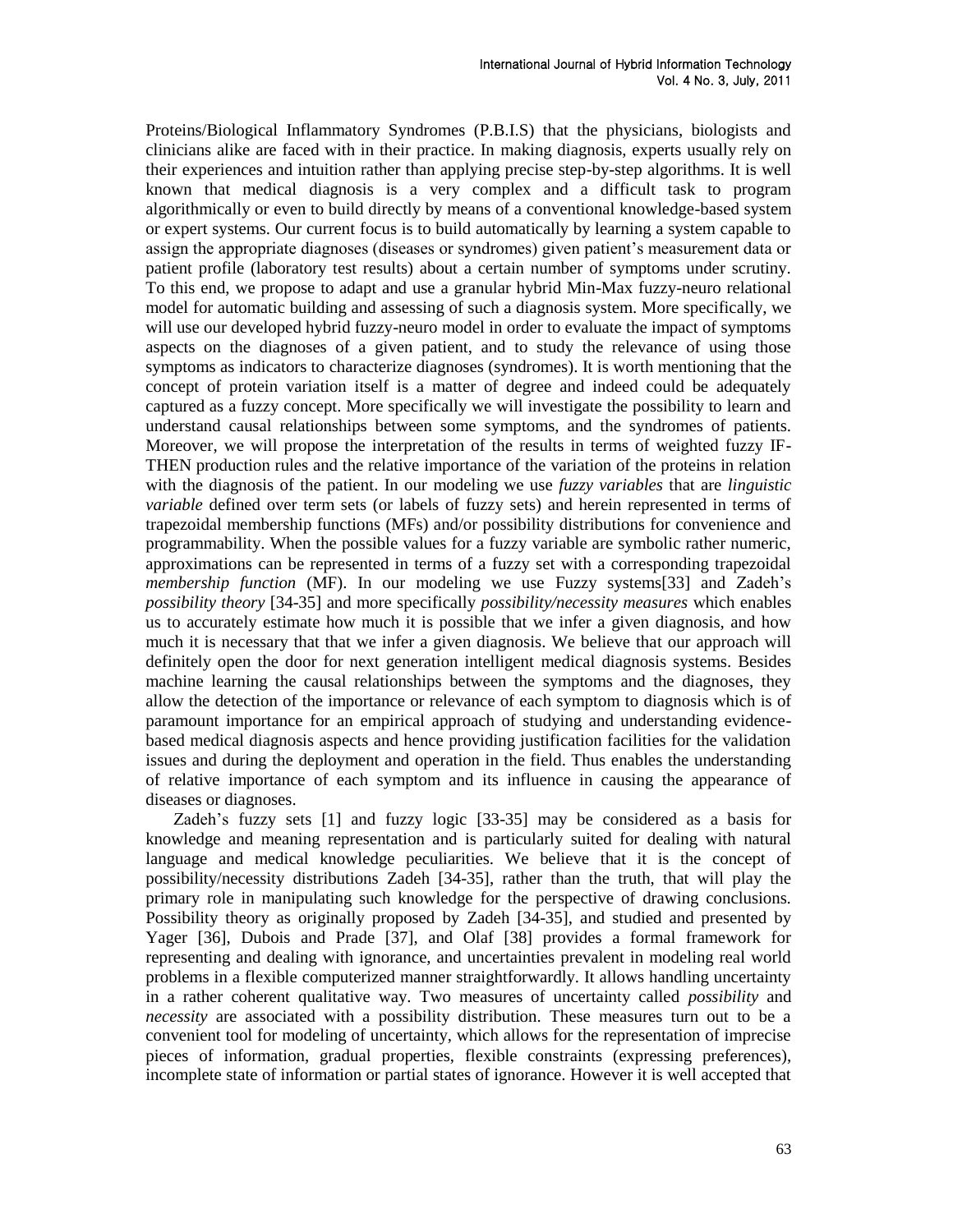crafting manually fuzzy systems to resolve complex large scale real-world problems is a difficult task that is not always obvious for both the designer (the knowledge-engineer) and the domain expert. This is due partly to the *cognitive limits* of the human being Miller[39], but also to the difficulty of understanding the intricacies of dimensionality and inherent complexities and peculiarities of large scale real world problems, and in particular when dealing with complex large scale systems. Not to mention the lack of precision in the humanhuman interaction and communication that affects significantly the knowledge acquisition process during the tandem knowledge-engineer/domain expert relationship. Furthermore once it is undertaken it is labor-intensive, costly, error prone, time-consuming, and done on a trialand-error basis in an adhoc manner and hence need to be totally or partly automated. This is known as the knowledge acquisition bottleneck problem or the *Feigenbaum bottleneck* and is a common problem for all AI approaches. Soft computing as an automated knowledge acquisition methodology aims at remedying such a problem among others.

Various soft computing (SC) techniques have been used to tackle this learning problem from various points of views. However they are based on some idealizing assumptions and no one adopts a holistic approach to resolve such a problem globally, i.e., finding conjointly appropriate fuzzy partitions, fine tuning the membership functions of the labels used in the rules as well as identifying the structure of the fuzzy system (both the required number of rules and rules themselves explicitly) simultaneously. In practice the required number of rules of the system is not known in advance. Indeed learning fuzzy if-then rules is a difficult multiparameter optimization problem! We have previously devised, developed, formally validated and deployed a hybrid fuzzy-neuro system called Fennec Beldjehem [13-29] that was successfully applied to image processing and vision engineering [24] as well as to a complex handwriting pattern recognition problem [27]. Based on our previous work in connection with granular soft computing and software quality prediction [26, 29]. We first review our model, and we describe the Proteins/Biological Inflammatory Syndromes (P.B.I.S) problem and then we propose herein an integrated framework to modify the model, accommodate it and extend its ability and scope of applicability for dealing with medical diagnosis by integrating some useful concepts from the human cognitive processes and adding some interesting granular functionalities and knowledge of the medical domain. In general, Medicine activities are knowledge intensive and medical diagnosis is a good application area since the knowledge available is generally heuristic in nature and in making decision clinicians, biologists and physicians tend to think on terms of fuzzy rules heuristically.

The basic idea underlying our framework stems from the following interesting remarks about human cognition: Let us first focus our attention on the human problem solving process. In solving problems the human starts from a *coarse description* but if needed iterates and goes gradually to a *fine-grained description* or in-depth details enabling more understanding of the underlying problem until reaching a point where one can effectively find a satisfying solution and so stops and does not need any more details.



**Figure 1. From a Coarse Fuzzy Partition to a Fine-Grained Fuzzy Partition**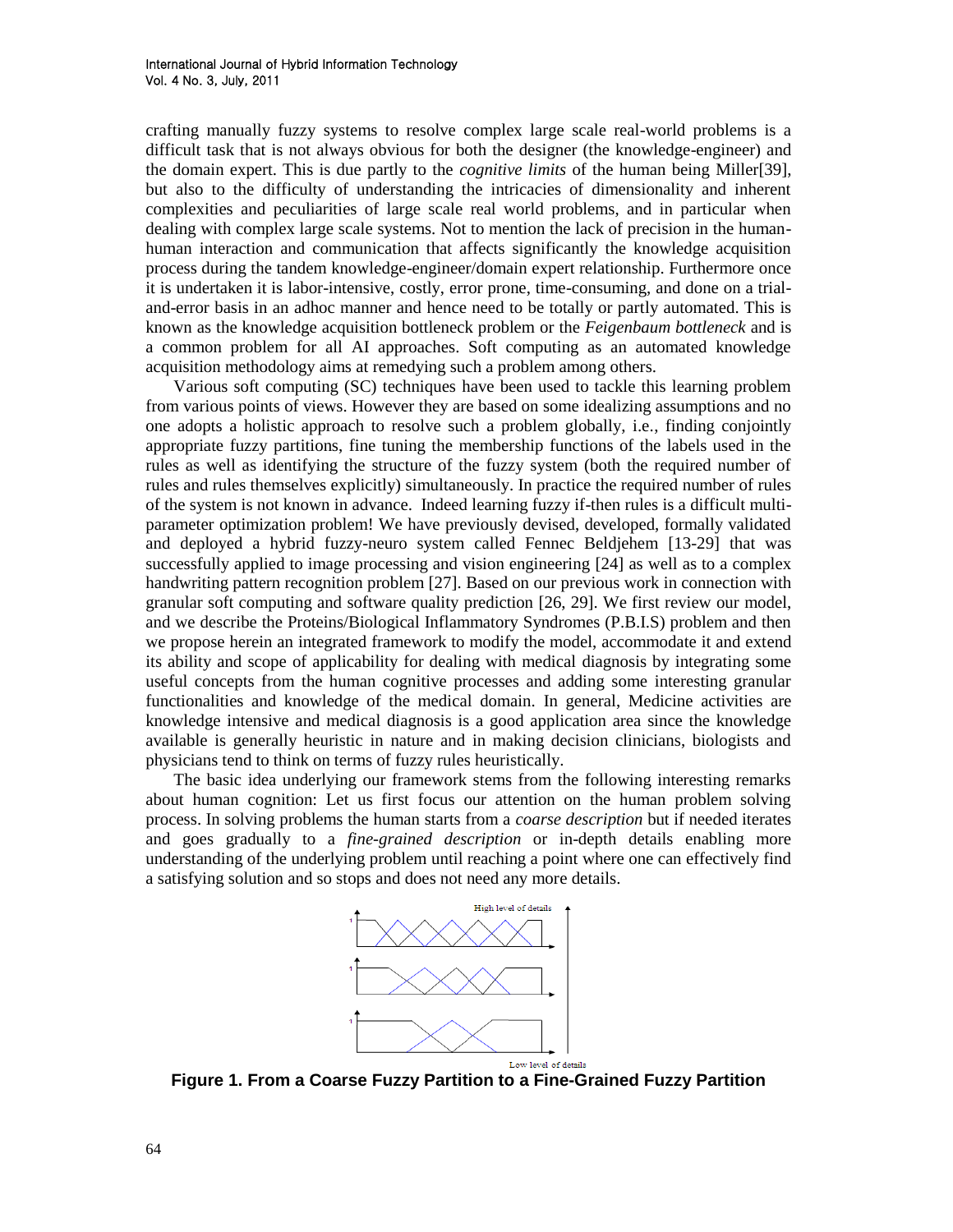At this point, an excess of precision is not needed (is not necessary) because a certain satisfying trade-offs between Precision (*level of details*) and generality of description has been reached and is sufficient and enough for finding a satisfactory approximate solution to the specified problem. Thus after each iteration (increment) a gain of information is obtained enabling more in-depth and more understanding of the underlying situation. Thus, the human converges to a solution gradually by leveraging the level of details. See Figure 1 for more details in connections with a granular soft computing (GrSC) setting. Low levels of details allow coarse or general descriptions reflecting crude approximations whereas high levels of details allow specific descriptions reflecting more or less relatively precise approximations (crisps at the extreme). It is appealing and convenient to mimic mechanically or to emulate computationally such a cognitive process in order to automatically build faithfully by learning an appropriate "*good*" fuzzy diagnosis system that exhibits both a high accuracy and a good performance for any problem at hand. This motivates us in building a learning system able to use such abstraction and granulation mechanisms in a fashion that is akin to the way humans achieve problem solving process. In general the required levels of details necessary in describing rules as well as the required number of rules for solving a problem depends to the degree of complexity of the problem at hand and are unknown and hence we propose to detect and determine them by learning within our framework.

The rational behind using levels of granularity in our framework is obvious for the reader. In addition, this is in the spirit of Zadeh's fuzzy sets and information granulation mechanisms [6, 40].

### **3. The Statement of the Learning Problem**

#### **3.1. Modeling of the Medical Diagnosis Problem**

This framework will be described and illustrated in the medical domain with a medical application (medical diagnosis assistance from inflammatory-syndromes/proteins profiles). Conventionally, physicians, clinicians and biologists define ranges or numerical intervals in expressing proteins variation. They define and determine first normal or non pathological states, and then use them as references to which abnormalities are specified. Boundaries are in fact inaccurate to some extent as they are chosen arbitrarily and in practice are contextdependent, situation-dependant and physician-dependent. As a result, any system built on those assumptions will be faced by the boundary problem due to the usage of thresholds in defining those intervals. To remedy such a problem, it seems appealing to use and adopt Fuzzy set theory, and more specifically linguistic variables which are interpreted by labels of fuzzy sets (as shown in figure 3 for the protein Haptoglobin in relation with Vascultis). The proteins /B.I.S problem can be stated as follows: Given a protein profile composed of five normalized values (measurement on collected data of a patient represented by the input pattern to the network). Assign the appropriate diagnosis groups (or B.I.S) from eleven groups (represented by the output of the network). The fact that the groups are not mutually exclusive, add more complexity to this problem, which is obviously not a classification problem (at least from the sense of classical crisp classification perspective).

The biological data of our case study of this application of inflammatory protein variation are reported from Bartolin [41], the following five proteins variations (captured by five input neurons in our model), involved in biological inflammatory reactions, have been chosen.

- C3 (C3-Complement Fraction)
- A1AT (Alpha-1-Antitrypsine)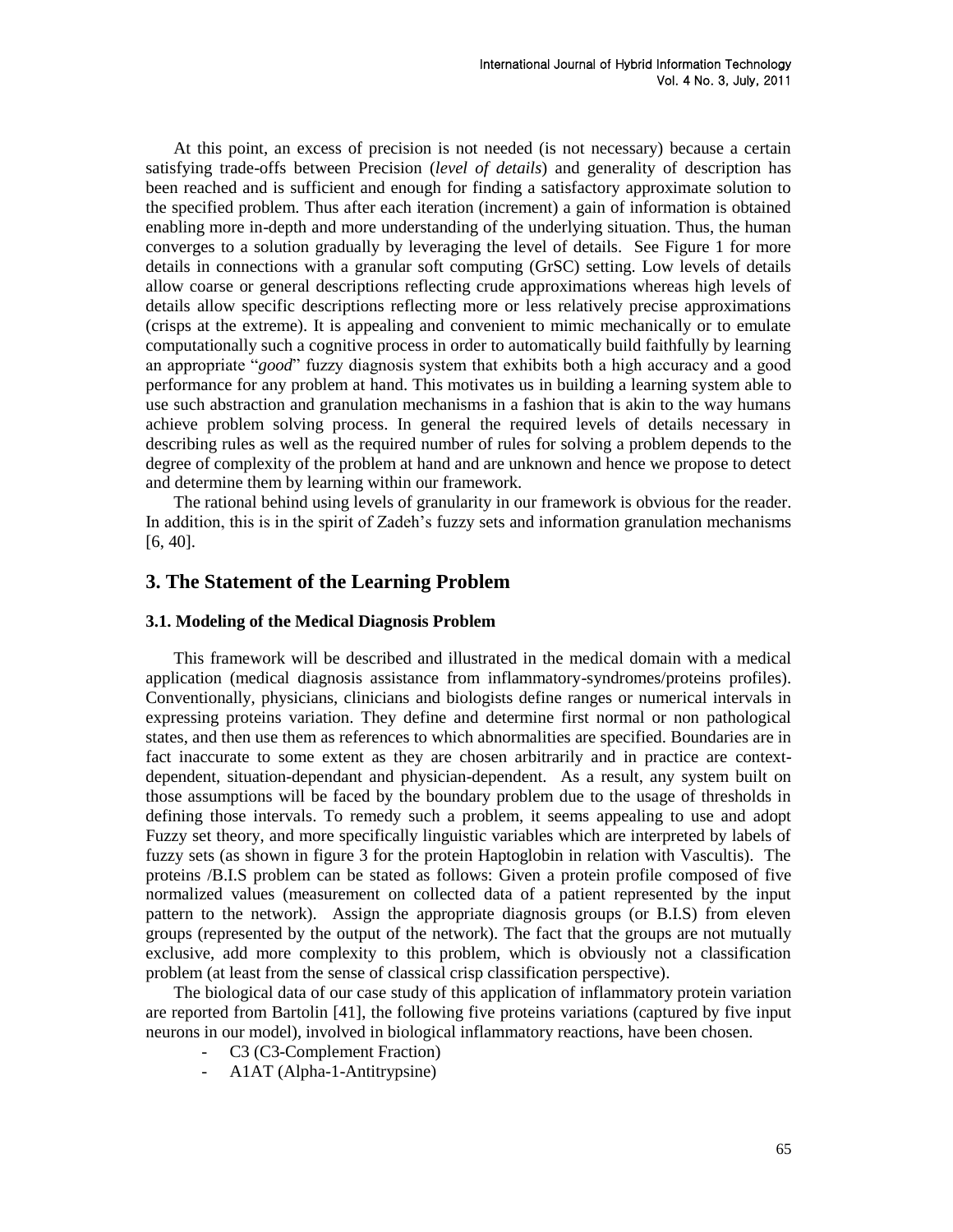- Om (Orosomucoid)
- Hpt (Haptoglobin)
- CRP (C-Reactive Protein).

The Protein Biological Inflammatory Syndrome (P.B.I.S.) pattern contains eleven groups (captured by eleven output neurons in our model):

- Normal condition
- Eight Biological Inflammatory Syndromes :
	- Bacterrial infections
	- Viral infections
	- Vasculitus
	- Nephrotic syndromes
	- Acute Glomerular Nephritis
	- Intravascular Hemolysis with inflammation
	- Collagen Disease non Lupus and without infection
	- Lupus
- Intravascular Hemolysis withount inflammation
- Glomerular Renal Insufficiency without inflammation

The complexity of proteins/ B.I.S problem is due to the complexity of the inflammatory process itself from a biological perspective. The main idea in learning is to partition the input space into fuzzy regions taking into account conjointly both the generated fuzzy judgment (explicit or heuristic knowledge) and the training set (empirical knowledge). More specifically we will investigate the possibility to learn causal relationships between some symptoms, and the diagnoses (syndromes or groups). Moreover, we will propose the interpretation of the results in terms of weighted fuzzy IF-THEN production rules and the relative importance of the variation of the proteins in relation with the diagnosis. In our modeling we use *fuzzy variables* that are *linguistic variables* defined over term sets (or labels of fuzzy sets) and represented in terms of trapezoidal membership functions (MFs) or possibility distributions.

Referring to figure 2, for the sake of simplicity and programmability, this fuzzy set (or equivalently MF) is modeled in term of a couple of crisp sets (or characteristic functions), explicitly an lower envelope (which corresponds to the kernel) and an upper envelope (which corresponds to the support), this representation allows more flexibility in handling and coping with several adjustment operations required during learning as any MF is entirely determined by its two envelopes constituents.

In our modeling we use Zadeh's linguistic variables [42] in addition to possibility theory and more specifically possibility/necessity measures which enables us to accurately estimate how much it is possible that a class is stable (or instable), and how much it is necessary that a class is stable (or instable). We believe that our approach will definitely open the door for intelligent next generation Medical diagnosis systems. Besides learning the causal relationships between the diagnoses and the symptoms, they allow the detection of the importance and/or relevance of each symptom in relation to diagnoses which is of paramount importance for an empirical approach of studying for understanding Biological aspects and hence providing justification facilities for the symptoms validation issues. Thus enables the understanding of *relative importance* of each symptoms and its influence in inferring diagnoses. Ultimately, this enables us to determine the *minimal subset of most relevant symptoms* allowing predicting the possible diagnosis accurately. The inputs neurons are herein a certain number of symptoms (corresponding to five proteins in our case study), our aims is at assigning the appropriate diagnoses to a patient among a certain number of possible diagnoses (eleven possible diagnoses in our case studies).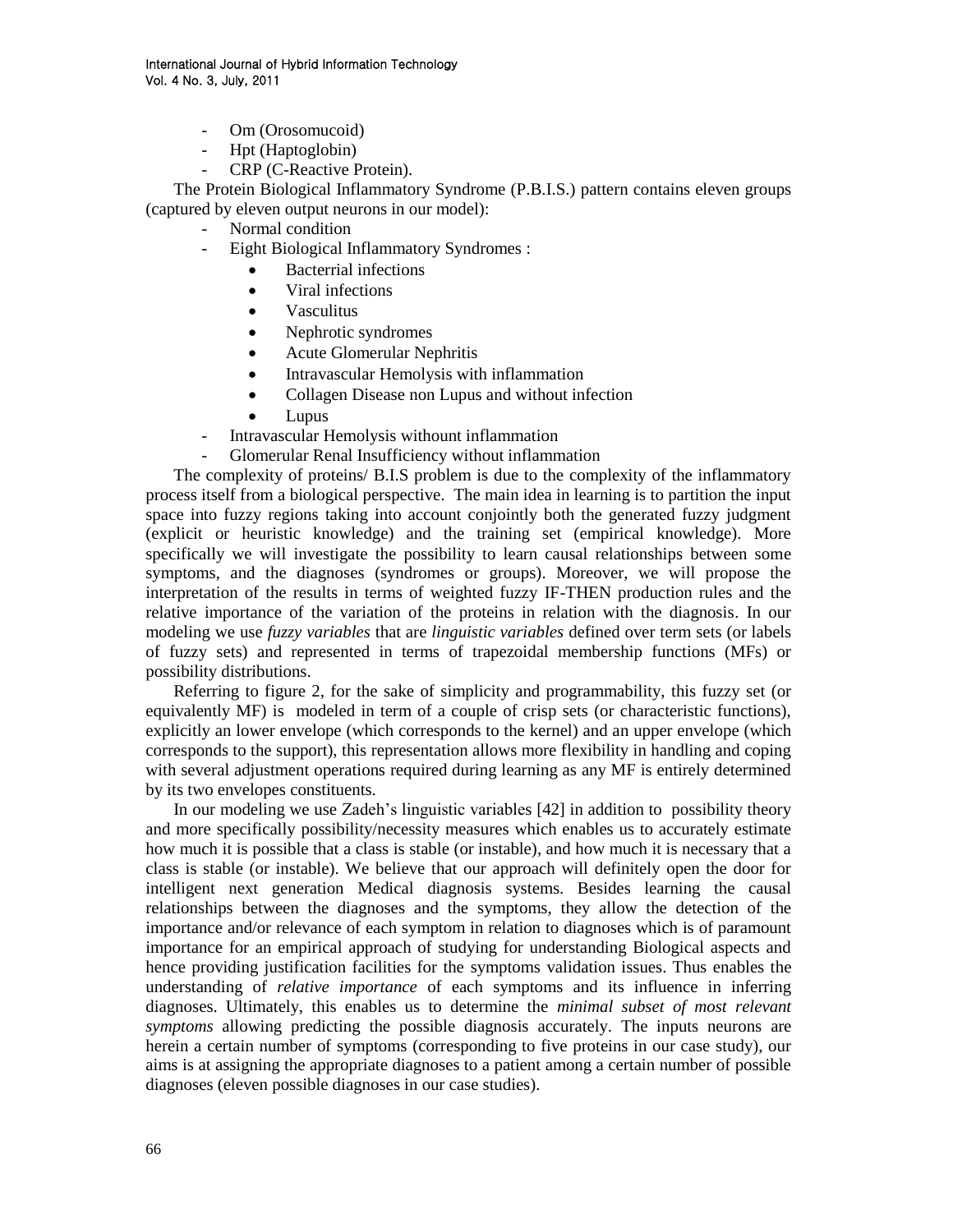Eleven output neurons are required in order to represent the eleven possible diagnoses.

We assume herein for convenience that an inflammatory protein variation is a linguistic variable that might have linguistic values expressing and characterizing normality and variations for abnormalities represented by labels of fuzzy sets (such as NORMAL, DECREASED, SLIGHTLY DECREASED, INCREASED, VERY INCRESEAD, and s.o.) and interpreted by MFs as illustrated in Figure 3.

For instance, "Haptoglobin is SLIGHTLY INCREASED" indicates a *soft constraint* on possible values rather than a precise characterization of the numerical value to be assigned as it is the case in crisp numerical intervals. Thus in our present modeling, each protein variations are associated and interpreted by a *fuzzy partition* or equivalently a fuzzy sequence comprising a certain number of terms or granules depending on the protein under scrutiny, the number of which as well as the slopes of membership functions are will be determined one the a learning session is completed.



**Figure 2. A trapezoidal MF as being modeled in terms of two envelopes, lower and upper envelope approximators**

### **3.2. Description of the Learning Process**

The learning is parametric as well as structural. It has to deal with the complexity of the problem and to discover appropriate knowledge chunks, and approximation heuristics for the problem at hand. Taking into account the degree of complexity of the problem at hand as well as the empirical knowledge contained in the training set, the learning subsystem:

- Identify explicitly the appropriate fuzzy partition for each variable by learning. They are used only as references to generate fuzzy hypotheses. For each variable the appropriate number of granules and the slopes of which will be determined during learning. This information could be either kept or thrown away once the learning is completed without loss of information for the system. As they constitutes only means for generating appropriate membership functions of fuzzy rules and are not used during inference.
- Find the appropriate membership functions for both the antecedents and consequents of every potential rule that is needed to model the problem at hand.
- Ultimately, build the appropriate "good" collection of if-then fuzzy rules (the rule base or knowledge base that consists of a set of linguistic rules), that fits "best" the data that consists of I/O pairs of the training set.

In order to build an automatic workable computational multi-pass learning model some design assumptions are made:

• At each cycle for each input variable  $X_i$  the system generates dynamically a fuzzy partition of c granules (starting with  $c=2$ , and incrementing c by 1 or 2 at each cycle until reaching a satisfying point). This point constitutes the stopping criterion of our learning mechanism and it reflects too the accuracy level required for the system. It is worth mentioning that increasing c alone does not affect the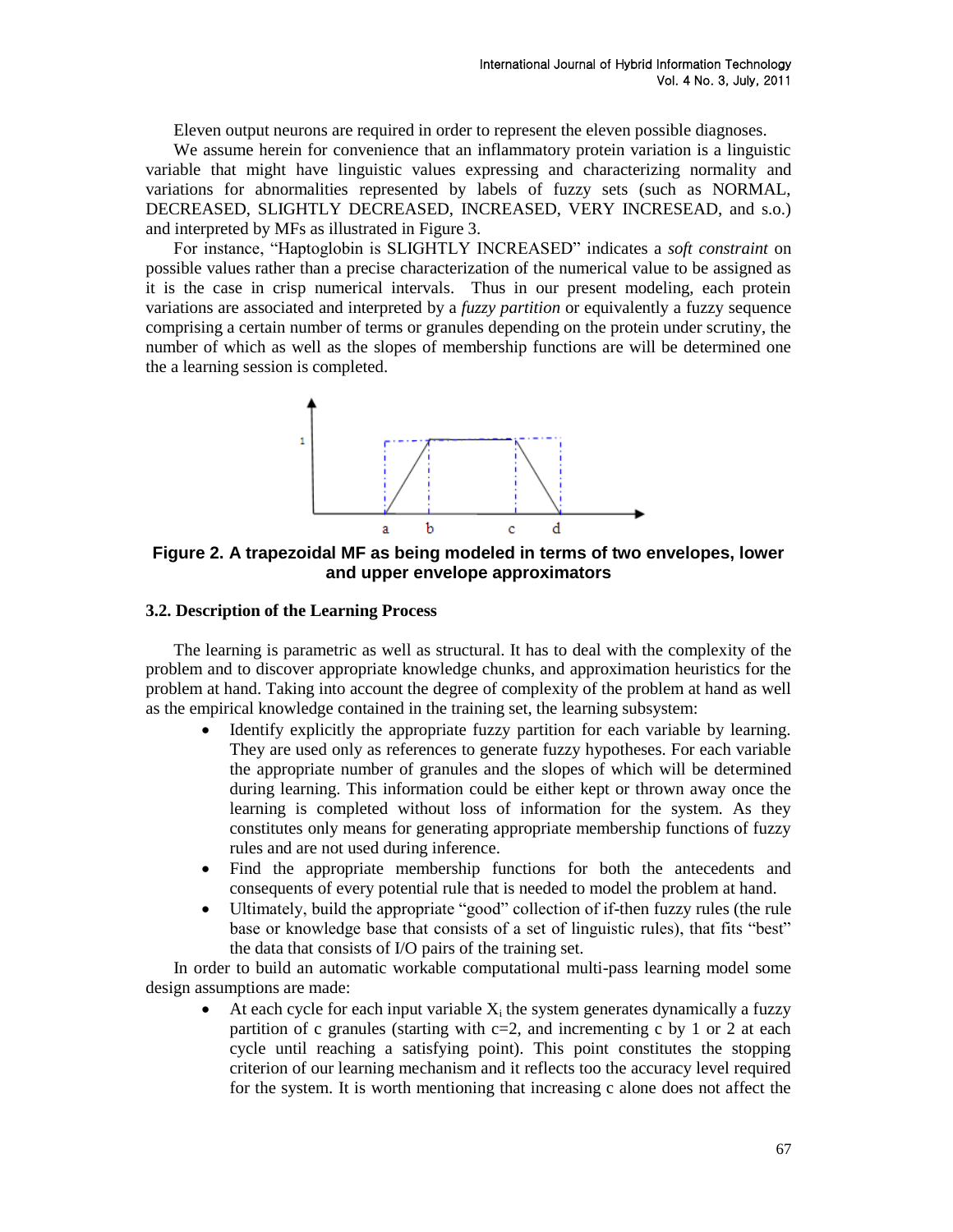algorithmic computational complexity of the learning process! It is the number of input variables (n) of the system when it is very large that affects it significantly. We assume to have a reasonable value for n which is almost the case in most classes of real world problems applications (n=5 input neurons in our model for our current case study).

An output variable may be deal with as an input one, but for the sake of simplicity and programmability we assume that are discrete for our current case study. As the domain expert is more faced with the difficult problem of capturing relationships between the combinations of input variables in relation with a given output variable. In general, for a given output variable the actions (or classes) are well categorized (the number and names of discreet values or granules are known) by the domain expert even thought the slopes of associated MFs have to be questioned during learning.

# **4. Formulation of the Learning Problem**

### **4.1. Hypothesis Generation, Formulation and Testing**

During learning-time, one and only one operator which is *Interpretability-Preserving* is needed to create a fuzzy partition having the required known granularity c. It is the repartitioning operator. It consists to divide dynamically during learning-time the universe of discourse into c overlapping granules. It works from scratch, i.e., there is no need for splitting, or fusion or expanding. A partition is used as reference only and its granules do not necessarily constitute MFs for actual rules as they are only used for formulation of initial fuzzy hypotheses during the generation by the systematic exhaustive search algorithm and they are both scale-dependents and context-dependents. We have no other assumption about the fuzzy partition and we are not interested to argue in such matters like "good" partition. The learning will be done at the rule level rather than at the partition level and hence learning a "good" rule is indeed a crucial issue of utmost importance. A fuzzy partition is illustrated in Figure 3 (observe how the rightmost and the leftmost granules are shaped); it is a parameterized family (sequence) of membership functions that cover the universe of discourse for every variable either input or output. It is created dynamically by the execution of the repartitioning operator of granularity equals to c during learning-time. In fact, it is obtained by superposition of two wave functions defined over the same universe of discourse X ranging in the interval  $[a_{min}, a_{max}]$ . Thus, it is straightforward to extract parameters of granules (MFs) from a given fuzzy partition, as each granule may be considered as an indexed term of the family (or sequence). Moreover the coverage of the universe of discourse (domain) is ensured automatically by construction during learning, which ensures completeness.



**Figure 3. A Fuzzy Partition of Granularity c=4, that is a Superposition of Two Wave Functions Representing Inflammatory Protein Variation.**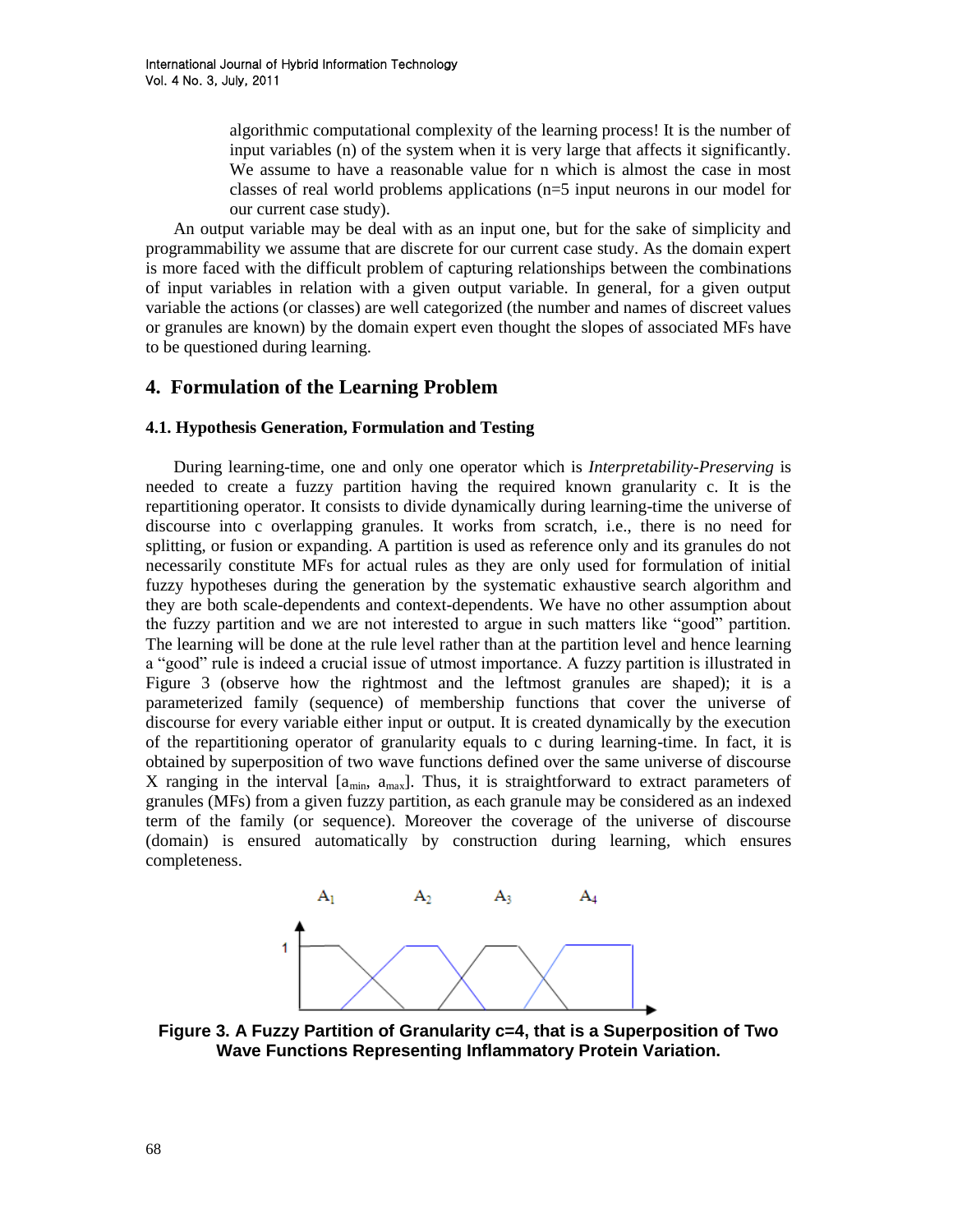When the possible values for a variable are symbolic rather than numeric, which is the case of a protein variation in our medical diagnosis, linguistic approximations can be learned and represented in terms of labels of fuzzy sets with a corresponding membership functions (MFs). A computationally more efficient and convenient way to characterize it is to use a parametric representation of the MFs of its constituents (called fuzzy members).

A fuzzy partition might be thought of as a sequence of granules, each of which is represented by an indexed term. In general as illustrated in Figure 3, kernels are mutually disjoints and every value x of the universe of discourse corresponds to at most two granules. Such desirable property has to be preserved during learning on order to insure interpretability.  $A_1, A_2, \ldots, A_i, \ldots, A_c$  are just synthetic linguistic labels interpreted by fuzzy sets of normalized MFs. A fuzzy partition might be thought of as a synthetic alphabet that the system create by learning for future hypotheses generation. Thanks to this flexible scale-dependent representation, regardless the range of the universe of discourse of an input variable, the terms of the fuzzy partition sequence are explicitly expressed straightforwardly as follows:

A trapezoidal MF is expressed explicitly as follows:

| $\mu_{Ai}(x) = \begin{cases} 1 \\ (d-x)/(d-c) \end{cases}$ | $\int (x-a)/(b-a)$ | if $a \leq x \leq b$  |
|------------------------------------------------------------|--------------------|-----------------------|
|                                                            |                    | <i>if</i> $b < x < c$ |
|                                                            |                    | if $c \leq x \leq d$  |
|                                                            |                    | otherwise             |

When b=c, a trapezoidal shape will degenerate into triangular shape expressed explicitly as follows:

$$
\mu_{Aj}(x) = \begin{cases}\n(x-a)/(b-a) & \text{if } a \le x \le b \\
(d-x)/(d-c) & \text{if } c < x \le d \\
0 & \text{otherwise}\n\end{cases}
$$

#### **4.2. Learning by Hybrid Min-Max Fuzzy-Neuro Network**

Fuzzy (weighted) rules have been proposed originally by Zadeh [33-35] and have been advocated, used, studied and interpreted by many authors Cayrol et al. [43], Dubois et al. [44] Beldjehem[13-29], Yager[45] and originally machine learned automatically by Beldjehem [13-18] We will focus in dealing with a multi-input single-output (MISO) system as any multiple-input multiple-output (MIMO) system could be converted to a certain number of MISO systems. Let us start with a model overview: As in Beldjehem [13], we consider herein to design a fuzzy-neural possibilistic network according to the scheme Fuzzy to Neural (or to switch from fuzzy systems to neural networks). We use fuzzy if-then weighted rules that are herein of the classification type as in [13-18] and such a rule looks like:

**If**  $(X_1$  is  $w_{k1}$ ,  $c_{k1}$ ) and  $(X_2$  is  $w_{k2}$ ,  $c_{k2}$ ) and  $(X_3$  is  $w_{k3}$ ,  $c_{k3}$ ) and  $(X_5$  is  $w_{k5}$ ,  $c_{k6}$ ) **Then** D is  $D_k$ 

 $c_{kj}$  is a weight that represents the grade of importance of " $X_j$  is  $w_{kj}$ " in relation with the output  $D_k$ . Thus, conversely the weight  $a_{kj} = 1 - c_{kj}$  represents the grade of unimportance of "Xj is  $w_{kj}$ "in relation with the same output  $D_k$ .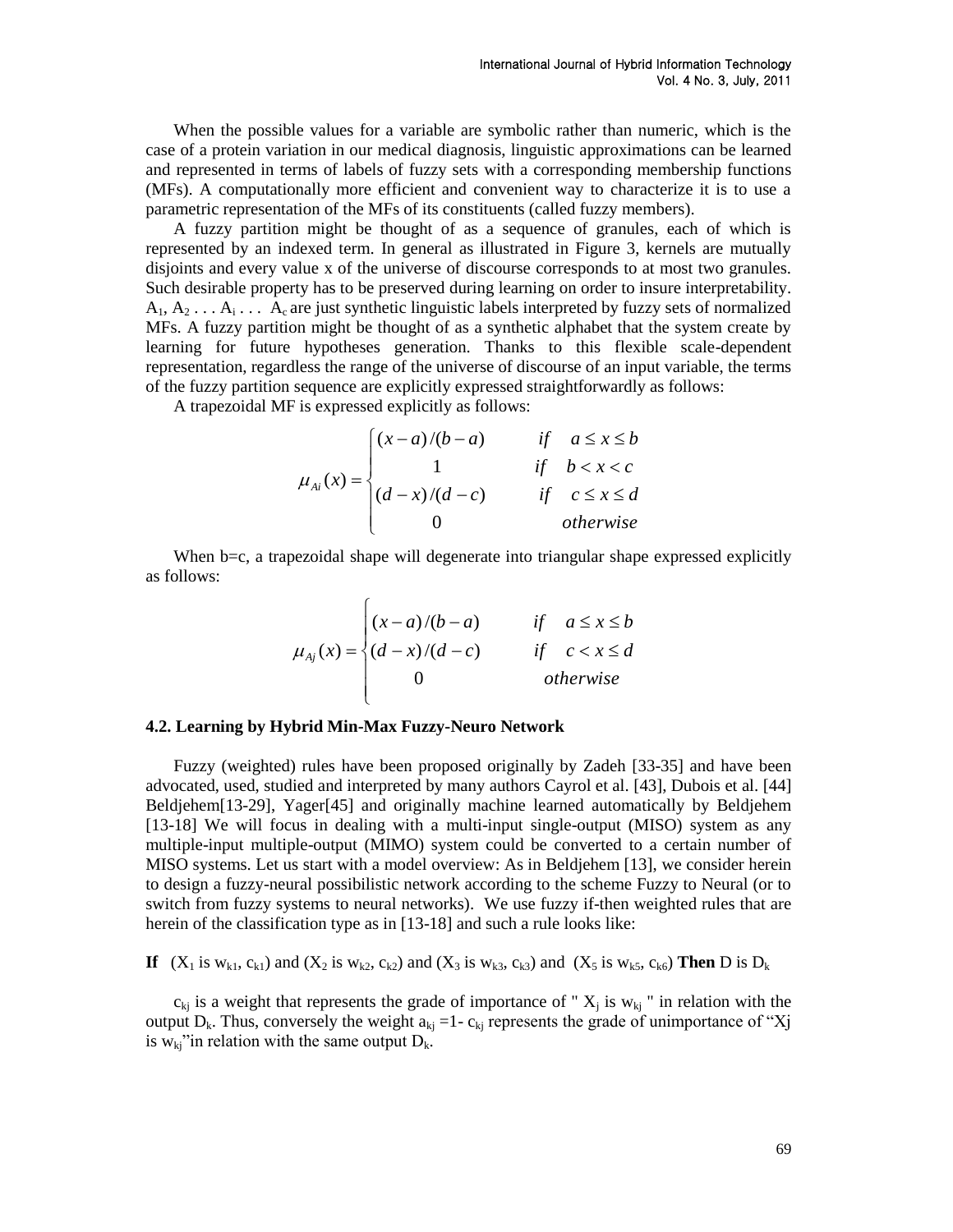

**Figure 1. Schematic Representation of the Hybrid Fuzzy-Neuro Possibilistic Min-Max Model Used**

Referring to Figure 4, we propose herein a feed-forward fuzzy-neural possibilistic network. We begin with a brief description of the model: two types of weights are associated with the connections.

Type 1 (Primary Linguistic Weights): Direct connections between input cells  $(X_i)$  and output cell  $(s_k)$  with only synthetic linguistic weights  $(w_{ki})$ , interpreted as labels of fuzzy sets, characterizing the variations of the input cells (" $X_j$  is  $w_{kj}$ ") with the output cell  $(s_k)$ , in this case we have  $a_{kj} = [0,0]=0$ . Thus  $(\prod(X_j; w_{kj}) \vee 0) = \prod(X_j; w_{kj})$ . Thus the connection between a hidden cell and output cell simply disappears from the graph allowing direct connection.

Type 2 (Secondary Interval Weights): Connections between input cells  $(X_i)$  and output cells  $(s_k)$  via intermediate cells  $(H_k)$ , weights associated to connections between input cells (Xj) and intermediate cells  $(H_{ki})$ , are herein artificial or synthetic linguistic ( $w_{ki}$ ), weights associated to connections between intermediate cells  $(H_{kj})$ , and output cell  $(s_k)$  are herein numerical intervals ( $a_{ki} \subseteq ([0,1])$ , instead of a scalar value ranging in the interval [0,1]) ( $a_{ki} \in$  $[0,1]$ ).

 $w_{ki}$  are unknown artificial or *synthetic linguistic weights* and  $a_{ki}$  are unknown confidence interval that reflects a domain of possible values of unimportance for the corresponding connections. Thus providing much more flexibility for the network.

A learning session starts with a "*blank*" fully connected hybrid fuzzy-neuro network without a priori information concerning the weights, i.e. the weights might be thought of as "*placeholders*" only. Learning is parametric as well as structural. Let us consider now cell activation for an arbitrary output cell  $(s_k)$ , as illustrated in Figure 3, where only connections used in activation of  $s_k$  appear. From the semantic point of view, such a figure reflects a neural representation of an if-then fuzzy weighted rule of control type. Let  $\prod(X_i; w_{kj}) = \text{Sup}$  $[w_{kj} \cap X_j]$  be possibility measure associated to fuzzy sets  $w_{kj}$  and  $X_j$ . And let  $N(X_j; w_{kj}) = Inf$  $[w_{kj} \cap Not X_j]$  be necessity measure associated to fuzzy sets  $w_{kj}$  and  $X_j$ . In general our model is governed by the three abstract fuzzy approximate equations as shown below. Thus allowing the manipulation of fuzzy I/O examples and enabling *approximate learning* reflecting *soft mapping*, this in fact is a departure from conventional learning algorithms.

$$
\pi_{k} = \sum_{j\in\{1,2,3,5\}} (\prod(X_{j}, W_{kj}) \vee a_{kj})
$$
\n(1)

$$
\eta_i = \sum_{j \in \{1,2,3,5\}} (N(X_j, w_{kj}) \vee a_{kj})
$$
\n(2)

$$
S_k = [n_k, \pi_k]
$$
\n<sup>(3)</sup>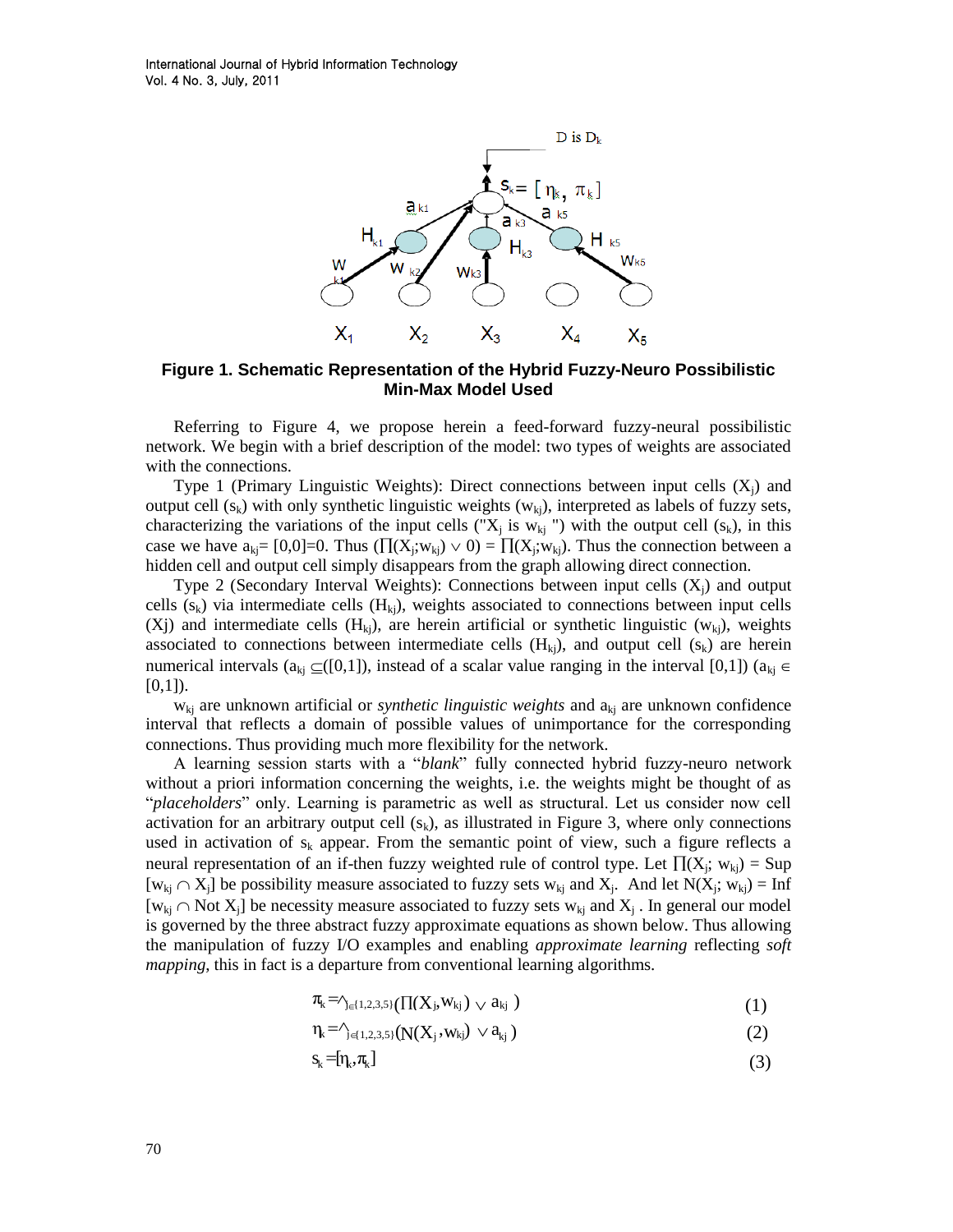Obviously, each output variable will be assigned an interval as illustrated in equation 3; the inputs of the fuzzy-neuro networks represent the five patient's measurement data of involved proteins and eleven output variables are required in order to represent diagnoses groups in terms of possibility/necessity measures. The interpretation by the means of *linguistic approximations* of the output illustrated in Table I. The process of linguistic approximation consists of finding a label whose meaning is the same or the closest (according to some metric) to the meaning of unlabeled MF (representing either a fuzzy set or an interval) generated by some computational model (learning in our current study).

Observe that Maximum ( $\vee$ ) limits lower amplitudes of inputs, we have  $(\Pi(X_j; wkj) \vee a_{kj})$  $= a_{kj}$  if  $\prod(X_j; wkj) \le a_{kj}$ , and amplifies higher ones  $(\prod(X_j; wkj) \vee a_{kj}) = \prod(X_j; wkj)$ , if  $\prod(X_j; wkj)$ wkj)  $\ge a_{ki}$ , so the Min-Max composition indicates a somewhat excitatory character. It is worthwhile to notice that Min-Max composition as containing Min and Max operations is strongly nonlinear. Furthermore, such map is *topology-preserving* and such model has been formally validated and it has been shown recently (Beldjehem 2006, 2008) that Min-Max composition preserves the value approximation property.

Observe that when  $a_{kj} = 1$ , the term  $\prod(X_j; wkj) \vee a_{kj}$  (respectively  $N(X_j; w_{kj}) \vee a_{kj}$ ) is deleted in the application of Minimum  $(\wedge)$ . Thus ensuring the interpretability and transparency of the model. It is now clear that  $a_{ki}$  reflects a notion of unimportance, we point out herein that it is strongly hard if not impossible to make values assignment to grades of unimportance in practical applications, we will propose a mechanism to learn such grades of unimportance. See TABLE IV, which reflects the symptoms' influence in relation with the presence of a given diagnosis (disease) in our framework. In connection with our problem of medical diagnosis, semantically, missing edge reflects the non-influence of the input (of the corresponding symptom) in the appearance or presence of the output (the diagnosis or disease) of the class. This enables us to determine the minimal subset of the most relevant symptoms allowing to infer the diagnosis or to identify the disease, in a fast, transparent, accurate and faithful fashion, thus enabling the understanding of the medical diagnosis intricacies and the clinical problem-solving complicated issues.

Beyond medical diagnosis, we are more interested herein by building a class of software tools that justifies and explains its reasoning so that the knowledge and problem solving process is remembered and mimicked by the practitioner in order to tackle the validation and understanding issues. Simply put a system which not only solve the problem of the medical diagnosis but also is able to construct a transparent model for the physician, clinicians and biologists (the human problem solver) towards understanding the problem under investigation.

| Certainty value S <sub>k</sub> | Linguistic approximation   |
|--------------------------------|----------------------------|
| [0, 0]                         | <b>IMPOSSIBLE</b>          |
| [0, 0.05]                      | <b>ALMOST IMPOSSIBLE</b>   |
| [0, 0.1]                       | <b>SLIGHTLY IMPOSSIBLE</b> |
| [0, 0.65]                      | MODERATELY POSSIBLE        |
| [0, 1]                         | <b>POSSIBLE</b>            |
| [0.35, 1]                      | <b>QUITE POSSIBLE</b>      |
| [0.9, 1]                       | <b>VERY POSSIBLE</b>       |
| [0.95, 1]                      | <b>ALMOST SURE</b>         |
|                                | <b>SURE</b>                |

### **Table 1: The Linguistic Approximations of Certainty Values**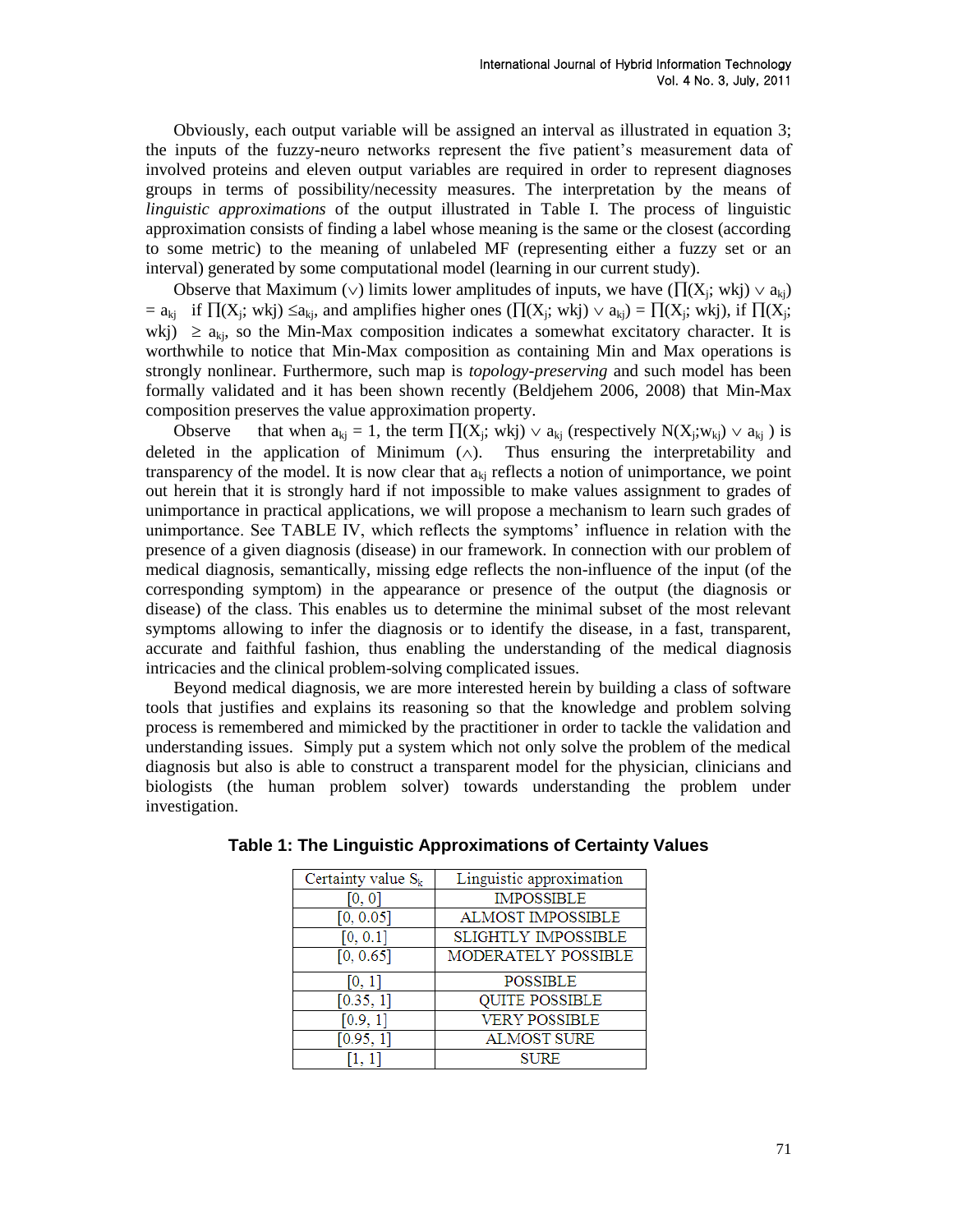Thus the fuzzy-neuro possibilistic network might be thought of as a transparent learning device of any non-linear topology preserving mapping of inputs into an output. It has been proved formally too that Min-Max composition preserves the *value approximation* property Beldjehem [19-21, 28] in connections with Min-Max fuzzy-neuro network relational models as well as in rule-based fuzzy systems setting.

### **5. Resolution of the Learning Problem**

#### **5.1. The Learning Algorithm and Implementation Issues**

During a learning session the same learning algorithm is used for each output variable  $Y_j$ . Let us briefly describe the learning algorithm that is composed of many cycles, each of which is executed as follows: For each output variable  $Y_i$  and for each granule belonging to the fuzzy partition that corresponds to  $Y_j$ . Iteratively, an initial fuzzy hypothesis corresponds to a combination of certain number of MFs (each of which corresponds to granule of an input variable) is created (formed) by a systematic exhaustive search procedure. Once a fuzzy hypothesis is formed it is loaded or incorporated in the hybrid fuzzy-neuro network weights for test purposes, its components (elements) will be adjusted to fit the training data.

Such hypothesis is considered as a potential candidate to be a rule and then is questioned and adjusted during learning using appropriate adjustments operations by the means of a hybrid fuzzy-neuro possibilistic network using a successive approximation algorithm of systems of Min-Max relational equations. This adjustment is repeated until finding the ones that minimize the signal error. Hence another new combination is then generated and we repeat the same procedure. Thus the obtained adjusted hypotheses that minimize the cost over all possible combinations and that were embedded in the weights of the hybrid fuzzy-neuro possibilistic network are kept in a temporary learning table. As illustrated in Figure 4.a and Figure 4.b, our choice of appropriate adjustments operations which preserve interpretability and their small number only two, their ease of implementation, is not arbitrary, and indeed it is a crucial design issue.

At the extreme the iterative execution of the adjustment by expanding the kernel (as in Figure 4.a., which keeps the support unchanged) converges to the upper envelope (which is a crisp set), whereas at the extreme, the iterative execution of the adjustment by shrinking the support (as in Figure 4.b., which keeps the kernel unchanged) converges to the lower envelope (which is a crisp set), which constitute the local stopping criteria in either cases. Indeed, those two operations are complementary, are better executed in mixture consecutively and together play the role and have the effect of a sliding or a moving fuzzy window.



**Figure 4. The two adjustment operators used (4.a): Interpretability-preserving adjustment by expanding the kernel (4.b): Interpretability-preserving adjustment by shrinking the support**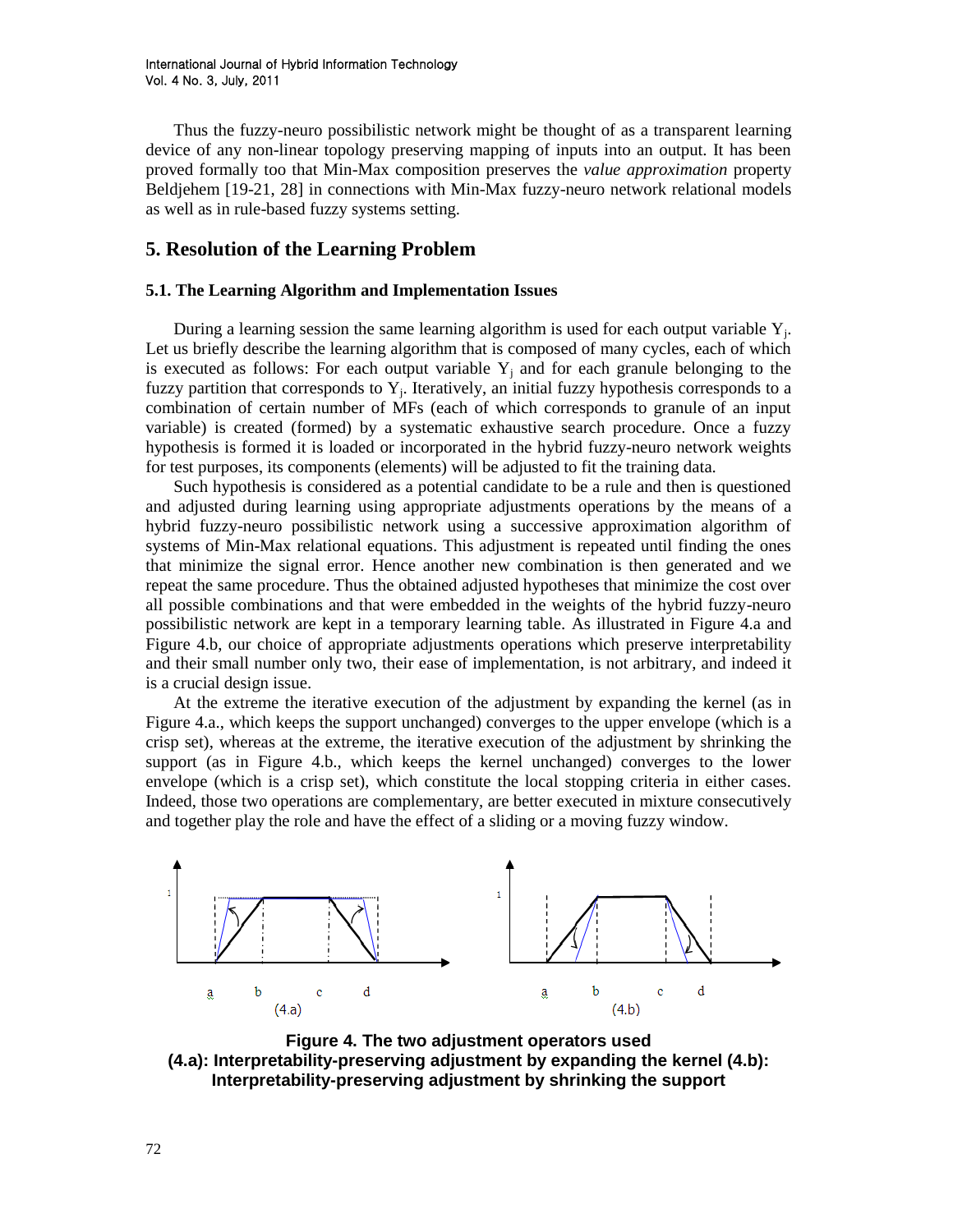The algorithm proceeds by increasing the granularity and repeats the same cycle, until reaching a satisfying point. In general the learning is stopped when either a certain level of accuracy has been reached or it is impossible or it is computationally worthless to seek minimizing the error much more, i.e. this situation means that increasing the granularity is no more interesting. In general this point constitutes a trade-offs between tractability and low cost solution. Learning need to find an approximate solution that is not necessarily precise (or crisp) optimal one but at the same time it builds a model that do manage to resolve the problem at hand effectively. At the end one or more of the obtained adjusted hypotheses that minimize the cost (over all considered granularity levels) constitutes a valid hypothesis and is transferred and stored in a knowledge base (KB) of the system as it consists effectively of a new learned rule. The system check whether or not a rule is new, i. e. whether or not it is already included the KB, and if necessary, transmits it to the KB, in an intelligible form for the storage (hash table data structure). Assume the system get two or more valid hypotheses, after checking each one, each one is eventually added to the KB as a new rule. The advantage is that by construction (learning) we build a production system with no contradictory rules and thus giving a high satisfactory performance. This is in fact a built-in quality attribute.

Thanks to these granular functionalities, this novel learning algorithm constitutes a departure from the conventional ones, in that it conjointly determine dynamically during the learning-time the required satisfying number of rules necessary to model the problem as well as the rules themselves explicitly. Intuitively, this number is proportional to the degree of complexity of the problem at hand.

The resolution of fuzzy relations equations constitutes a good tool in fuzzy modeling especially for dealing with inverse problems. The *fuzzy relational calculus* theory (Di Nola et al. [47], Beldjehem [13]) provides us with a set of analytic formulas expressing solutions for some types of equations and their systems. However, the existence of solutions of the system is not known in advance. This makes any preliminary analysis rather tedious if not impossible. We reformulate the problem of solving a system of Min-Max from interpolationlike format to approximation-like one. This means that instead of trying to find exact solution, we try to find the best approximate solution. Any scalar and any element of vectors or matrices are assumed to have its value in the interval [0, 1]. Formally; our problem can be stated as follows: "Given an **m x n** matrix **R** and an **n** vector **b**, find an m vector **a** such that (**a**   $\Delta R \supseteq b$ ) where  $\Delta$  is the Min-Max composition and  $\supseteq$  denotes the fuzzy inclusion operation. Let us consider the case when there is no solution for the system (it does not satisfy the necessary condition, i.e.  $\mathbf{a} \Delta \mathbf{R} \Rightarrow \mathbf{b}$ . This can be also reflected by only computing a distance. Let A, A' be fuzzy subsets of U and  $\alpha$ ,  $\alpha$ ' be the corresponding grades of membership vectors. By  $\|\alpha-\alpha^*\|$  we denote the number Max  $(|\alpha_i-\alpha^*|)$  over i, i.e. the maximum of the absolute values of the differences between all element of  $\alpha$  and  $\alpha'$ . It might be interpreted as the signal error subject to be minimized. Equivalently by using this distance rather than the fuzzy inclusion concept we get the same results; and for this reason we use such a distance  $\|\mathbf{a} \Delta \mathbf{R} - \mathbf{b}\|$  in our implementation of the system. It corresponds to minimal distance, hence **a** is the best approximator. Thus, since our algorithm is valid for both interpolation-like and approximation-like formats, it allows to resolve the more general following problems: "Given an **m** x **n** matrix **R** and an n vector b, find all m vectors such that  $\mathbf{a} \Delta \mathbf{R} \supset \mathbf{b}$ ". This algorithm is used as approximation procedure by the learning algorithm in our system. The learning consists mainly in crunching (approximating) systems of Min-Max equations while manipulating abstract synthetic linguistic concepts (labels, hypotheses). It can be shown that the best approximator (from the fuzzy inclusion point of view) corresponds to the lower bound **a** of the inf-semi-lattice. It can be computed straightforwardly using the  $\epsilon$  resolution operator only. It has been shown by a worst-case analysis that our computing algorithm has a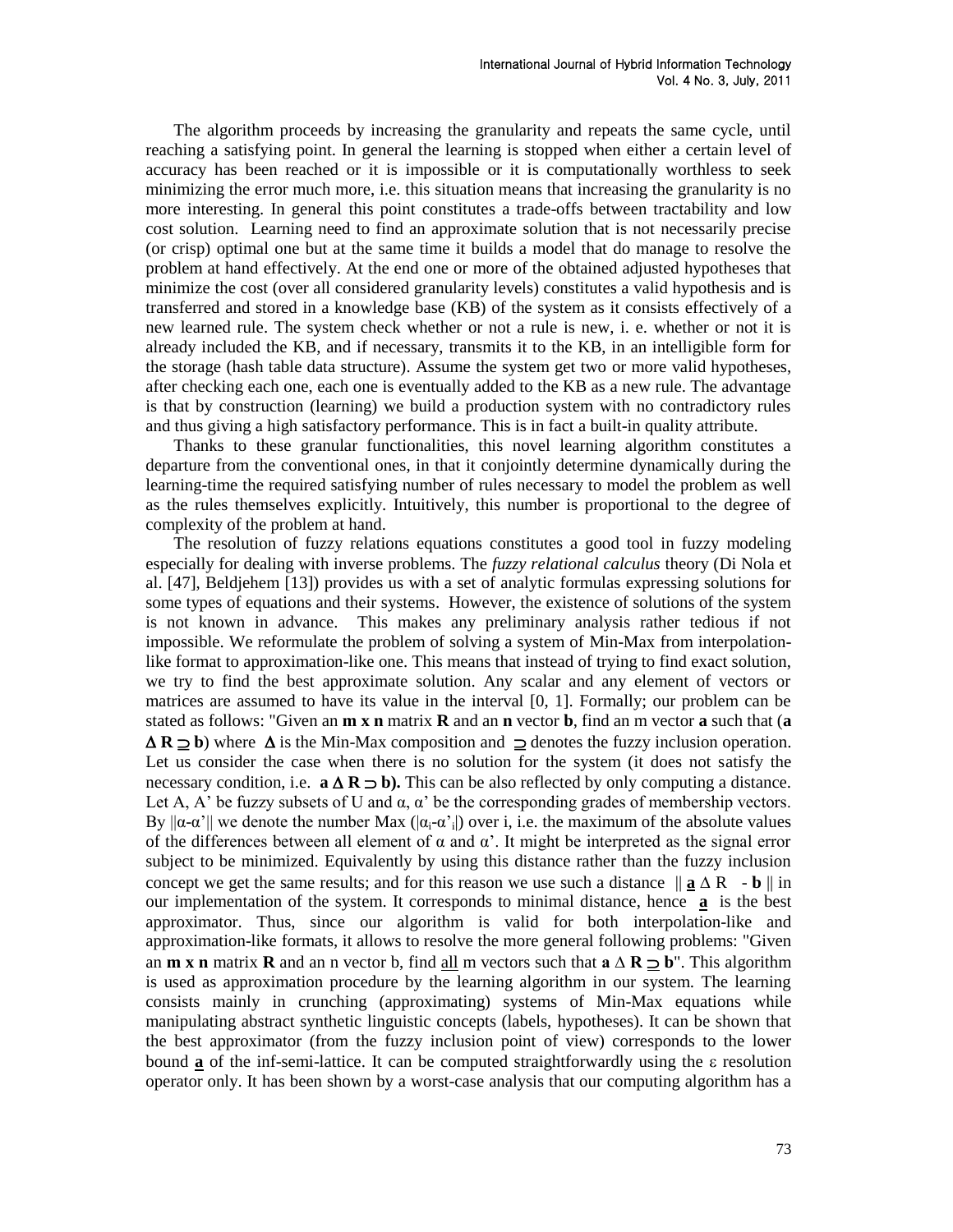linear complexity of Θ (m x n) Beldjehem [13] in his thesis. In order to illustrate the functioning and the behavior of our *approximation algorithm* let us hand-execute it on the following example, R and b are known.

| $R = \begin{bmatrix} 0.5 & 0.6 & 0.1 & 0.3 & 0.6 \\ 0.7 & 0 & 0.8 & 0.4 & 0.7 \\ 0.8 & 0.3 & 0.5 & 0.7 & 0.6 \\ 0.4 & 0.8 & 0.6 & 0.8 & 0.7 \\ 0.4 & 0.4 & 0.7 & 1 & 0.6 \\ 0.9 & 1 & 1 & 1 & 0.8 \end{bmatrix}$ |  |  |  |
|------------------------------------------------------------------------------------------------------------------------------------------------------------------------------------------------------------------|--|--|--|
|                                                                                                                                                                                                                  |  |  |  |
|                                                                                                                                                                                                                  |  |  |  |
|                                                                                                                                                                                                                  |  |  |  |
|                                                                                                                                                                                                                  |  |  |  |
|                                                                                                                                                                                                                  |  |  |  |

 $b = \begin{bmatrix} 0.3 & 0.3 & 0.5 & 0.4 & 0.5 \end{bmatrix}$ 

The  $\varepsilon$  operator is defined in Beldjehem [13] in his thesis as follows:

$$
x \t \mathcal{E} \t y = \begin{cases} y & \text{if } x < y \\ 0 & \text{otherwise} \end{cases}
$$

Firstly, we compute the lower bound **a** of the inf-semi-lattice.

 $\mathbf{a}$  =  $\vee$  (R  $\varepsilon$  b), where  $\vee$  stands for MAX  $\mathbf{a} = [0.5 \ 0.3 \ 0 \ 0 \ 0 \ 0]$ By performing the Min-Max composition, we have **b** =[0.3  $\overline{0.3}$   $\overline{0.5}$   $\overline{0.4}$  0.5] (the target vector)  $\mathbf{a} \Delta \mathbf{R}$  = [0.4 0.3 0.5 0.4 0.6] (the actual output)  $|| \mathbf{a} \Delta R - \mathbf{b} || = 0.1$ Observe the surprising remarkable approximating power of **a**

### **5.2. Abstract Computational Model of a Learning Session**

We are interested herein by establishing the computational abstract model of learning, learning implements a kind of successive approximation of Min-Max system process, and find weights of the hybrid fuzzy-neuro networks that fits "best" the data that consists of pairs I/O of the training set. Formally, from the computational point of view, for each output  $(s_k)$ , a learning session consists to resolve or to approximate  $(r + 1)$  systems of Min-Max equations, as follows:

$$
a \Delta R^{(0)} \supseteq b
$$
  

$$
a \Delta R^{(1)} \supseteq b
$$
  
...  

$$
a \Delta R^{(r)} \supseteq b
$$

Learning consists to prefer (validate) the configuration (the fuzzy hypothesis) of the best approximate solution (from the fuzzy inclusion point of view), i.e. which minimizes the local cost function and hence the corresponding deep structure. In other terms the learning process finds incrementally the "*best*" deep structure which corresponds to the following matrix  $R^{(l)}$ :  $l \in [0,r]$  such that:

 $a \Delta R^{(j)} \supseteq a \Delta R^{(l)} \supseteq b, \forall j=0...r$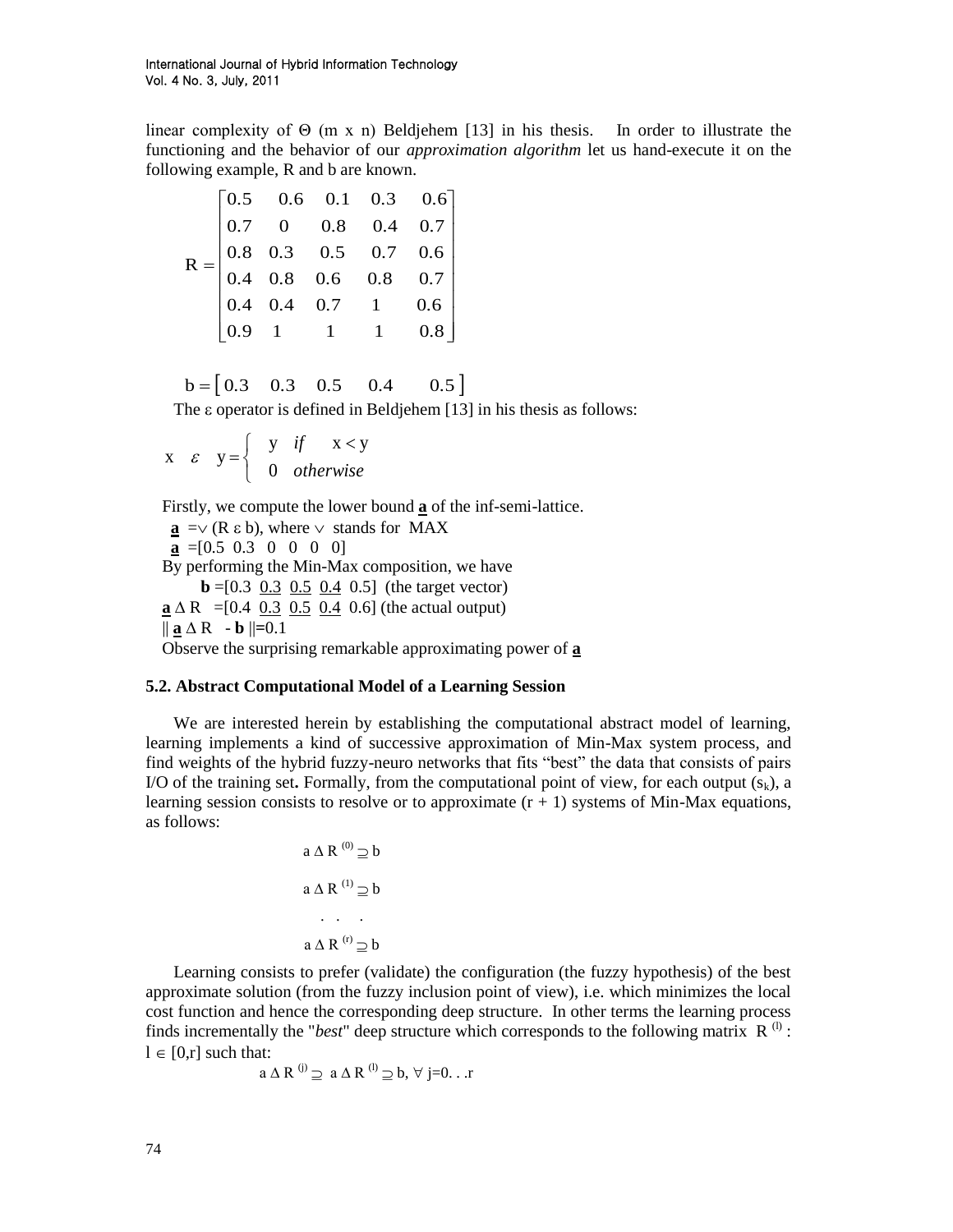Or equivalently,

 $||$  a  $\Delta$  R<sup>(i)</sup> - **b**  $|| \ge ||$  a  $\Delta$  R<sup>(i)</sup> - **b**  $||$ ,  $\forall$  j=0. . .r

Learning tries progressively by *successive approximation* to minimize the local cost function by the generation and the approximation of a new system. Thus, this approximation algorithm constitutes the mathematical machinery of learning. It has been shown that this system is a *universal approximator* (Beldjehem 2006, 2008). Furthermore it is now clear that the ultimate aim of learning is to generate a consistent system which correspond to exact solution (or to establish a *universal interpolator*), however it seems that is not always the case in practical applications. In general the value of the local cost function may be seen as a *quality index* for a learning session or a *performance index* for the system. Learning has high speed due to its simplicity and analytic nature. The learning consists mainly in crunching (approximating) systems of Min-Max equations while manipulating abstract synthetic linguistic concepts (labels, hypotheses). Indeed the fuzzy learning process may be thought of as a new kind of algorithmic fuzzy optimization or rather an *algorithmic fuzzy approximation*.

# **6. Experimental Results, Discussion and Interpretability Issues**

We have been interested with an application to real-world data, in order to study the general behavior of the system and to illustrate its possibilities. The complexity of proteins/ B.I.S problem is due to the complexity of inflammatory process. The proteins /B.I.S problem can be stated as follows: Given a protein profile composed of five normalized values (represented by the input pattern to the fuzzy-neuro network). Assign the appropriate diagnoses groups (or B.I.S) from eleven groups (represented by the outputs of the fuzzyneuro network).

|          | $H_{i1}$   | $H_{i2}$   | $H_{i3}$   | $H_{i4}$   | $H_{i5}$   |
|----------|------------|------------|------------|------------|------------|
| $s_{1}$  | [0.5, 0.5] | [0.0, 0.0] | [0.0, 0.0] | [0.0, 0.0] | [0.0, 0.0] |
| $s_2$    | [0.8, 0.8] | [0.4, 0.4] | [0.0, 0.0] | [0.0, 0.0] | [0.4, 1.0] |
| S3       | [0.9, 0.9] | [0.0, 0.0] | [0.2, 0.2] | [0.7, 0.7] | [0.2, 0.2] |
| $S_4$    | [0.8, 0.8] | [0.2, 0.2] | [0.0, 0.0] | [0.2, 0.2] | [0.8, 0.8] |
| S5       | [0.8, 1.0] | [0.3, 0.3] | [0.3, 0.3] | [0.0, 0.0] | [0.2, 0.2] |
| $s_6$    | [0.3, 0.3] | [0.3, 0.3] | [0.2, 0.2] | [0.8, 0.8] | [0.0, 0.0] |
| S7       | [0.3, 0.3] | [0.2, 0.2] | [0.2, 0.2] | [0.7, 0.7] | [0.0, 0.0] |
| $s_{8}$  | [0.3, 0.3] | [0.3, 0.3] | [0.3, 0.3] | [0.0, 0.0] | [0.0, 0.0] |
| S9       | [0.3, 0.3] | [0.3, 0.5] | [0.1, 0.1] | [0.3, 0.3] | [0.0, 0.0] |
| $s_{10}$ | [0.1, 0.1] | [0.0, 0.0] | [0.0, 0.0] | [0.0, 1.0] | [0.2, 0.5] |
| $s_{11}$ | [0.5, 0.5] | [0.0, 0.0] | [0.0, 1.0] | [0.0, 0.0] | [0.0, 0.0] |

**Table 2: The Learning Table Reflecting Secondary Interval Weights**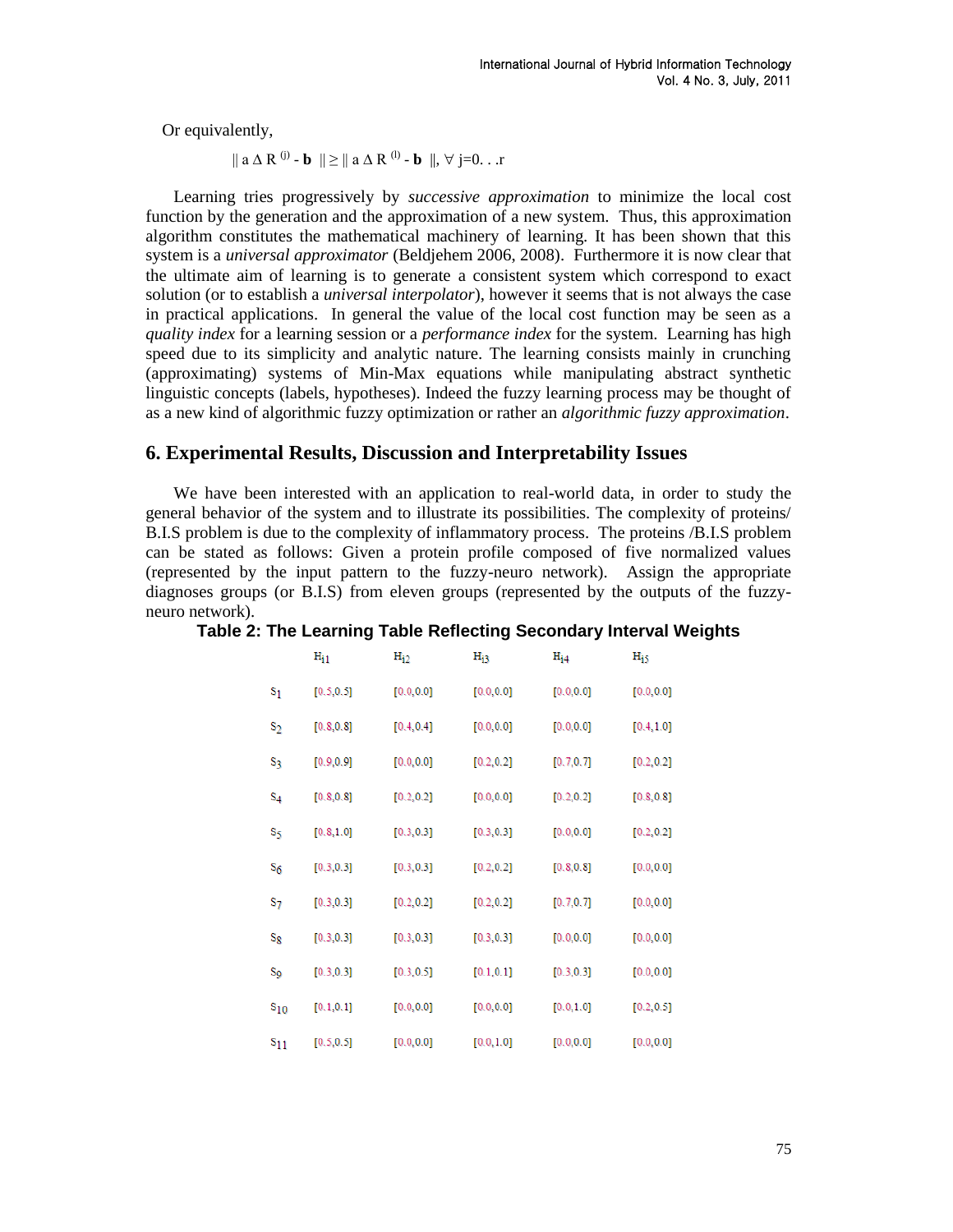



The training set is composed of 163 I/O examples extracted directly from historical patient records. We give herein the learning tables obtained (Table 3 and Table 4) at the end of learning session by presenting 163 I/O examples (tuples) of the problem to the fuzzy-neuro network. Simulations show that by increasing training set cardinality, extracted fuzzy rules became progressively discriminated and finally stabilize (to each output cell one and only one fuzzy rule is associated, and most numerical weights stabilize with numerical scalar values rather than an interval as shown in Table 2). This confirms our intuition that the fuzzy-neuro network tries to satisfy constraints imposed by examples. In general the value of entropy decreases progressively when increasing the number of examples. Learned membership functions (MFs) associated to linguistic primary weights are illustrated in Table 3.

The main idea in learning is to partition the input space into fuzzy regions taking into account conjointly both the generated fuzzy judgment (explicit heuristic knowledge) and the training set (empirical knowledge), this is the main advantage of the hybrid granular fuzzyneuro modeling approach. Once learning is completed, it is possible using a *linguistic approximation* to build automatically completely a true linguistic fuzzy system by learning.

In the case under study, the fuzzy-neuro network learns exactly eleven fuzzy weighted rules, and to every possible diagnosis exactly one and only one rule is associated. Obviously, it learned a compact set of rules.

*Linguistic approximation* in connection with fuzzy modeling was first studied and applied by Bonissone [46] in his thesis. This task starts by identifying the membership function associated to NORMAL for each protein variation in collaboration with physicians, and then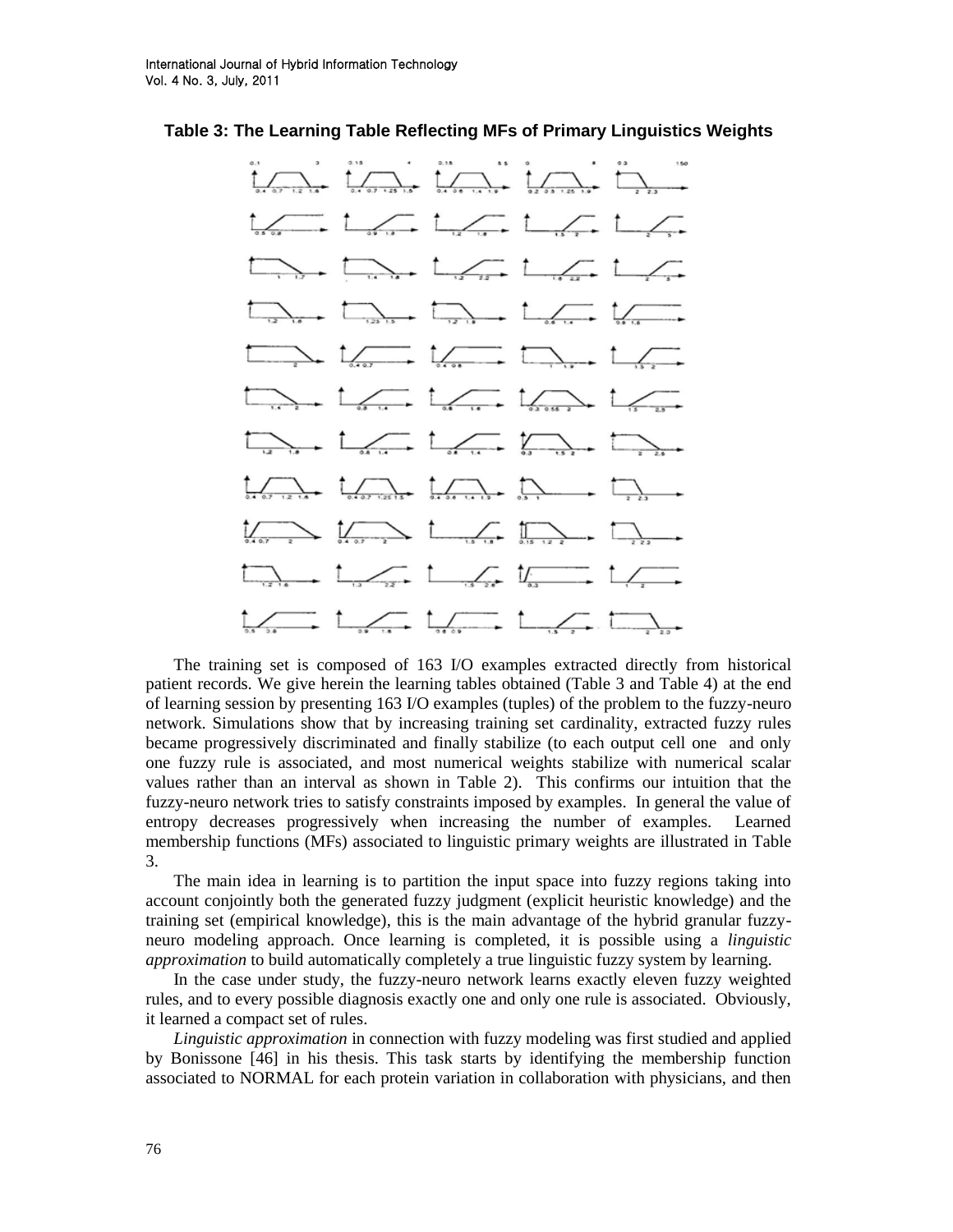use them as references to which abnormalities are specified by generating and assigning appropriate labels to the rest of unlabeled known membership functions associated with the corresponding secondary weights of the fuzzy-neuro network (or attributes). For instance, given the NORMAL granule, by linguistic approximation, one could generate and obtain the actual variation of Haptoglobin is VERY INCREASED in relation with Vascultis from the membership function as illustrated in Figure 5.



**Figure 5: Linguistic Approximation of Actual Variation of Haptoglobin (X4) is in Relation with Vascultis (S3)**

Intervals reflecting non-importance are approximated linguistically by means of labels as illustrated in Table 4, for instance, from Table 2, we read  $A_{43}$  = [0.7,0.7], then from Table 4, it is close to  $[0.6, 0.8]$ , thus By learning one infers that Haptoglobin  $(X_4)$  is VERY INCREASED is unimportant in relation with Vascultis  $(S_3)$ , it is now clear that basically learning tries to capture this notion of importance of proteins variation (or symptoms) in relation to group diagnoses (syndromes or diseases).. Care thus needs to be taken in ensuring that biologists, clinicians and physicians understand and are satisfied with this notion of importance used in the model. We write it, (Haptoglobin  $(X_4)$  is VERY INCREASED, 0.7), in relation with Vascultis  $(S_3)$ .

The effect of introducing the relative importance on the associated membership function is illustrated in Figure 6, which is similar to the application of a fuzzy cut (not a conventional crisp cut!), due to the application of the Maximum operator.



**Figure 6. The Effect of Introducing the Relative Importance of Variation of Haptoglobin (X4) is in Relation with Vascultis (S3)**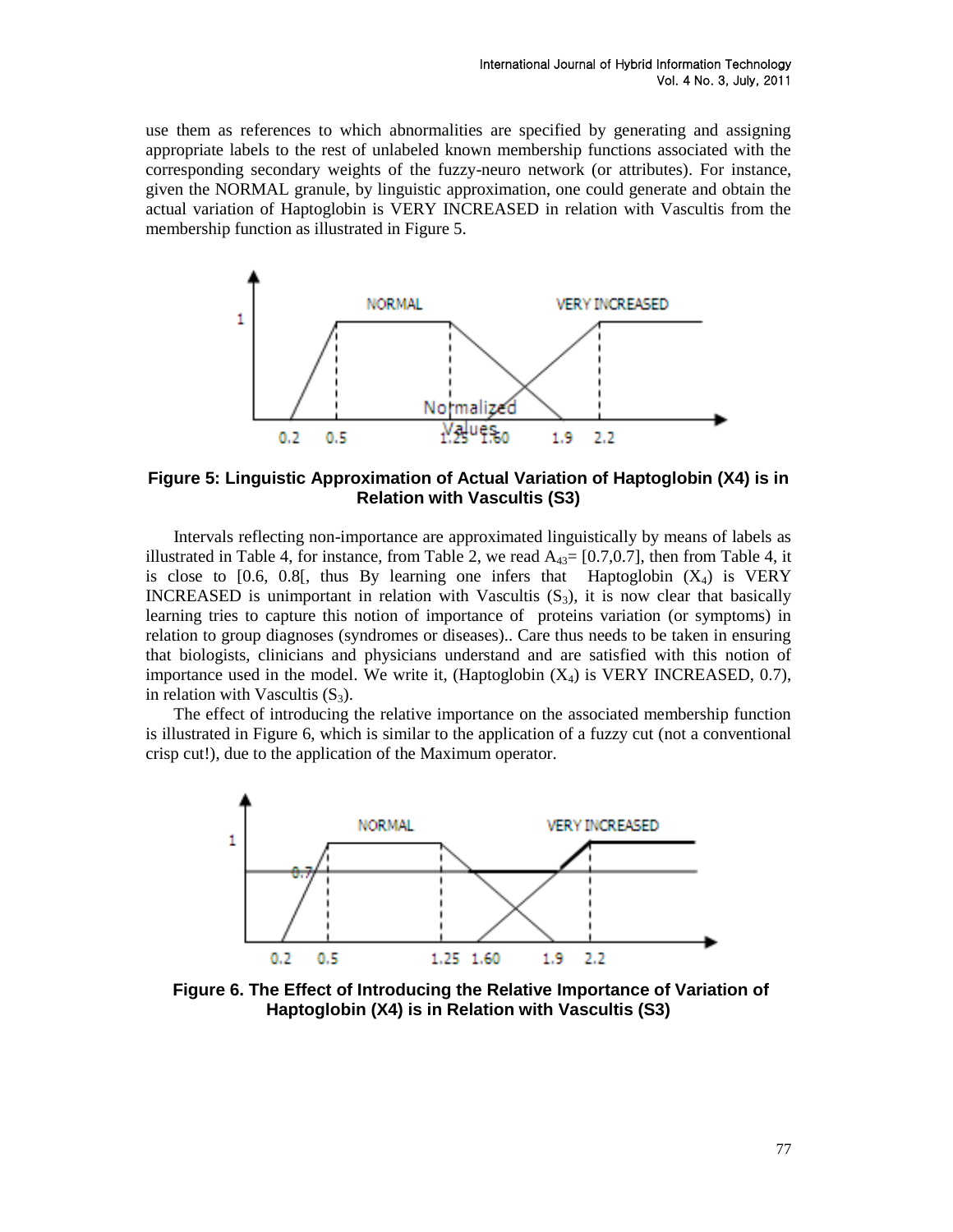| The magnitude of the symptom's importance | Non-importance |  |
|-------------------------------------------|----------------|--|
| Not at all important                      | [0.9, 1]       |  |
| Definitely unimportant                    | [0.8, 0.9]     |  |
| Unimportant                               | [0.6, 0.8]     |  |
| Neither important nor unimportant         | [0.4, 0.6]     |  |
| Important                                 | [0.1, 0.4]     |  |
| Very important                            | [0, 0.1]       |  |
| Don't know (partial ignorance)            | [0, 1]         |  |

## **Table 4: The Symptom's Relative Importance in Relation with a Given Diagnosis (disease)**

# **8. Concluding Remarks and Future Work**

We have accommodated our cognitively motivated granular computational framework for learning fuzzy systems and have illustrated how to use and apply it properly and effectively in order to resolve a complex medical diagnosis real world problem. This allows the automatic learning of fuzzy if-then diagnosis rules of systems which are large scale, too complex or too ill-defined to admit of precise quantitative analysis, description or quality control strategy. It may be thought of as an automatic means or a learning device for capturing the description of ill-defined concepts, relations and decisions rules. Such a framework integrates conjointly both the perceptual and the cognitive aspects of the clinical problem-solving process and ensure a granular processing of the underlying input from different granularity levels. The "*good*" prediction rule-base (RB) is obtained automatically from I/O training examples. Its inference engine has the inherent ability to generalize, which permit it to classify unseen examples accurately. During learning-time the system finds automatically the adequate levels of details (granularities) for the problem at hand. The main advantage of our framework is the adoption of a hybrid granular data-driven model-free approximation methodology, which shorten design/development time and allows the construction of approximate models by learning. Moreover, Learning is firmly grounded on fuzzy relational calculus, linguistic approximation and the crucial notion of importance widely used in human decision making and clinical problem-solving.

Another promising alternative that constitutes a candidate solution and that we are currently exploring is to use *evolutionary algorithms* (EAs) as in (Karr. and Gentry [48], Pedrycz [49], Falkenauer [50], and Cordon et al. [51]; EAs are optimization techniques based on the mechanics of natural selection and natural genetics. They were first described by John Holland in the 1970s [52]. EAs has a great power for global optimization and do not need to know the model previously. EAs also do not require the continuity of the parameters. Therefore EAs can easily handle the multi-parameter problems of medical diagnosis and for this reason it seems appealing and convenient to use EAs too in our framework. Thus an EA may replace the generator of hypotheses subsystem in our framework. Instead of using an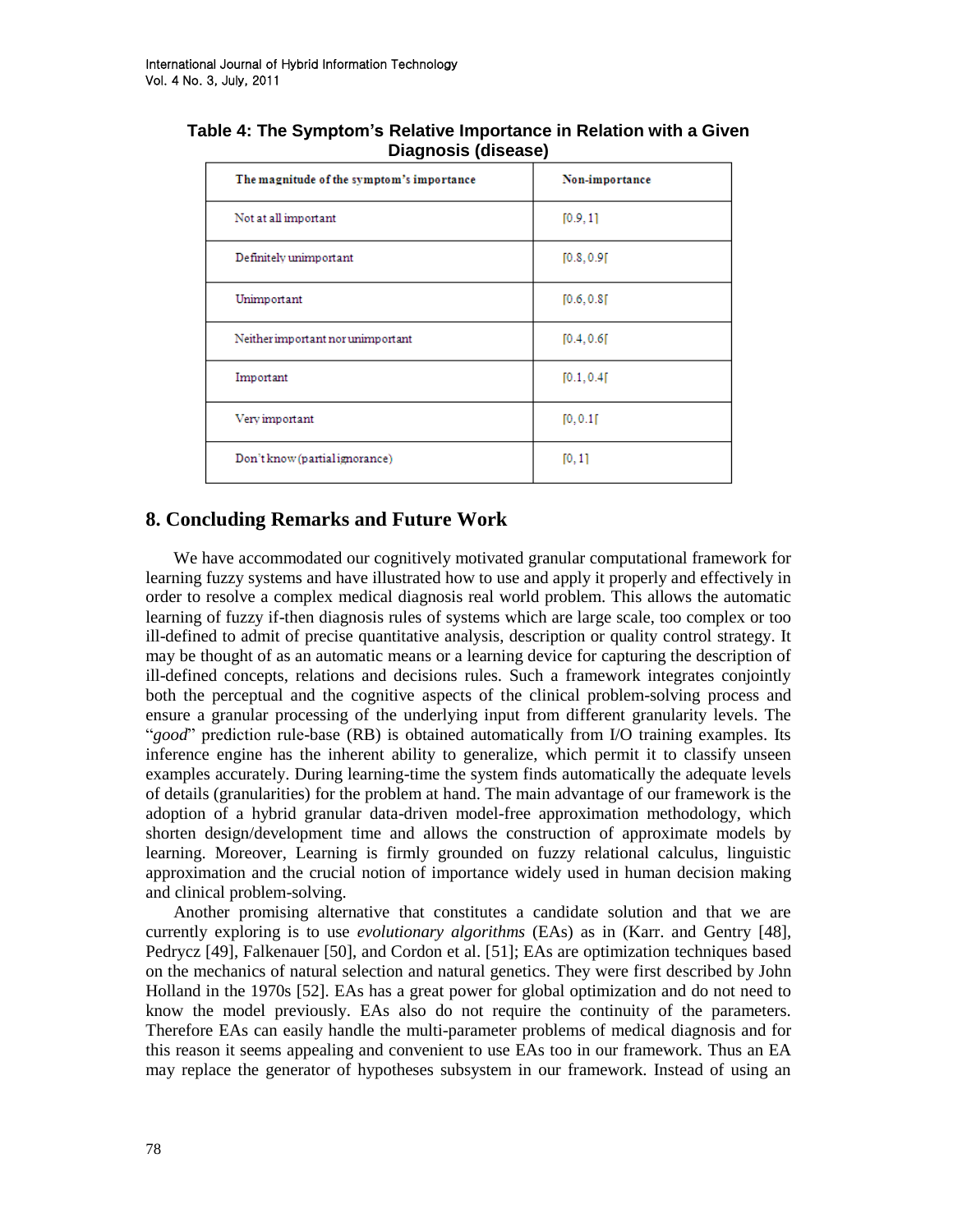exhaustive search to generate all possible fuzzy hypotheses to test, it may be possible to use an EA that converges to the "*best*" global hypothesis by evolution rather than trying all possibilities. EAs can effectively contribute significantly in our framework thanks to their learning and optimization capabilities. Of particular interest to us is to devise an *evolutionary algorithm-based fuzzy system* and we are exploring its architectural, algorithmic, conception aspects and design-tradeoffs such as to try to fuzzify concepts used by EAs to obtain and use *fuzzy fitness* functions (or *fuzzy cost*), *fuzzy crossover*, *fuzzy mutation* and so on to ensure *smooth evolvability* during learning, evolution and maintenance.

Our methodology will definitely open the door for next generation intelligent medical diagnosis systems. Besides learning the causal relationships between the symptoms and the diagnoses, they allow the detection of the importance and/or relevance of each symptom to diagnoses which is of paramount importance for an empirical approach of studying for understanding medical diagnosis and hence providing justification facilities for the *validation*  issues as well as for the *deployment* and operation phase. Thus enables the understanding of relative importance of each symptom and its influence in relation to diagnoses. Ultimately, this enables us to realize dimension reduction and determine the *minimal subset* of the most relevant symptoms allowing characterizing diagnoses in a fast, accurate and faithful fashion.

In general, for difficult clinical problems one could not assume that the list of disease is exhaustive and mutually exclusive. Furthermore, one could not take for granted the assumption of conditional independence of symptoms (inputs).

The simulation of human expertise is, however, not the primary goal of the field. Rather, the primary goal of this field is to develop software that performs efficiently and competently, and is able to interact and explain its reasoning and conclusions to its users (physician) in a natural way. In other terms, in most clinical situations the goal is to assist the clinicians in resolving and understanding difficult clinical problems, not to replace the clinicians in their practice.

The construction of cognitively-motivated approximate models by the integration of hybrid granular soft computing and common sense knowledge as advocated by Zadeh[7, 53] with the principles of cognitive systems based on adaptive algorithms of Holland and Reitman [54] and/or theories of cognition of Newell and Simon[55], and Newell[56] in general, evolutionary algorithm-based fuzzy systems and granular Min-Max fuzzy-neuro relational systems in particular are good candidate in order to build next generation of intelligent medical diagnosis systems. Furthermore, by mimicking the way clinicians perform diagnosis and human information processing characteristics, they are better able to communicate their reasoning to their users. Such systems are capable of learning and reasoning under uncertainty, and exhibit performance-accuracy trade-offs, adaptability, transparency, interpretability, robustness, tractability, tolerance for uncertainty, categorization abilities, value approximation and therefore ensuring smooth evolvability and generalization capacities which are required in coping with hard and difficult clinical problems of medical diagnosis. These and other similar data-driven model-free approximation approaches give promise of being more acceptable as good candidates to create programs that perform like experts and thus playing a larger role in the everyday practice of medicine.

### **References**

- [1] L. A. Zadeh, "Fuzzy sets," Info. Control, vol. 89, pp. 338-353, 1965.
- [2] L. A. Zadeh, "Biological applications of the theory of o fuzzy set and systems," In Proc. of International Symposium on Biocybernetics of the Central Nervous System (Little, Brown and Company, Boston), pp. 199-206, 1969.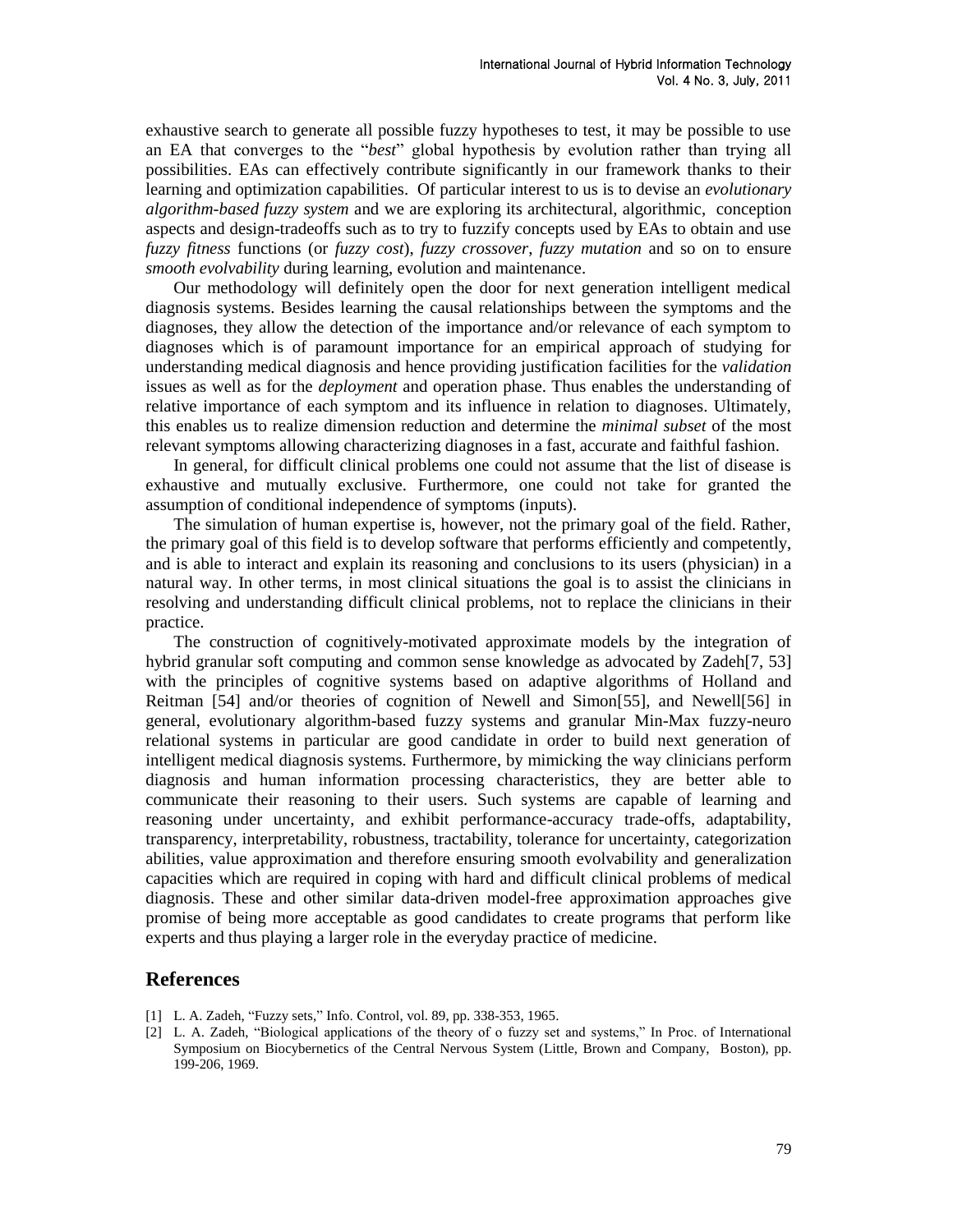- [3] L. X. Wang and J. M. Mendel, "Fuzzy basis functions, universal approximation, and orthogonal least-squares learning," IEEE Trans. on Neural Networks, vo. 3, pp. 807-814, 1992.
- [4] K. Hornik and al. "Multilayer feedforward are universal approximator." Neural Network 2, 1989, pp. 359- 366.
- [5] L. A. Zadeh, "Fuzzy logic neural networks, and soft computing," Communications of the ACM, vol. 37, pp. 77-84, 1994.
- [6] L. A. Zadeh, "Towards a theory of fuzzy information granulation and its centrality in human reasoning and fuzzy logic," Fuzzy Sets and Systems, vol. 19, pp. 111-127, 1997.
- [7] L. A. Zadeh, "Some reflections on soft computing, granular computing and their roles in the conception, design and utilization of information / intelligent systems," Soft Computing, vol. 2, pp.23-25, 1998.
- [8] R. Yager and L. A. Zadeh, Fuzzy Sets, Neural Networks and Soft Computing, New York: Van Nostrand Reinhold: 1994.
- [9] W. Pedrycz Ed., Granular Computing: An emerging paradigm, Springer. Series: Studies in Fuzziness and Soft Computing, vol. 70, 2001.
- [10] Y. Y. Yao, "Granular computing: basic issues and possible solutions," Proc. of the 5th Joint Conference on Information Sciences, pp. 186-189, 2000.
- [11] M. Gupta, L. Jin, and N. Homma, Static and Dynamic Neural Networks: From Fundamentals to Advanced Theory, New York: John Wiley and Son Inc., 2002.
- [12] T. Y. Liu, Y. Y. Yao and L. A. Zadeh, "Data Mining, Rough Sets and Granular Computing," Heidelberg: Physica-Verlag, 2002.
- [13] M. Beldjehem, "Conception, Development, Validation and Evolution of Hybrid MIN-MAX Fuzzy-Neuro Systems by Approximation Algorithms of MIN-MAX Relational Systems: The Fennec System." Ph.D. Thesis in Computer Science and Software Engineering, University of Mediterranean (Aix- Marseille II), 1994 (in French.)
- [14] M. Beldjehem, "Fennec, un générateur de systèmes neuro-flous." in Proc. les Actes des Applications des Ensembles Flous, Nîmes, France, pp. 209 -218, 1993(in French).
- [15] M. Beldjehem, "Le système fennec." in Electronic BUSEFAL, vol. 55, pp. 95-104, , 1993(in French).
- [16] M. Beldjehem, "The fennec system." in Proc. ACM Symposium on Applied Computing (SAC), Track on fuzzy logic in Applications, pp. 126-130, Phoenix, AZ, 1994.
- [17] M. Beldjehem, "Machine Learning based on the possibilistic-neuro hybrid approach: design and implementation." in Electronic BUSEFAL, vol. 87, pp. 95-104, 2002.
- [18] M. Beldjehem, "Learning IF-THEN Fuzzy Weighted Rules." in Proc. International Conference of Computational Intelligence, Nicosia, North Cyprus, , CD-ROM, 2004.
- [19] M. Beldjehem, "Validation of Hybrid MinMax Fuzzy–Neuro Systems." in Proc. International conference of NAFIPS, Montreal, CD-ROM, 2006.
- [20] M. Beldjehem, "Towards a Validation Theory of Hybrid MinMax Fuzzy–Neuro Systems." in Proc. the WSEAS International Conference, Sofia, 2008.
- [21] Beldjehem M. 2008. "A Validation Theory of Hybrid MinMax Fuzzy–Neuro Systems," in Proc. the CIMSA International Conference, Istanbul.
- [22] M. Beldjehem, "A Unified Granular Neuro-Fuzzy Framework for Learning Fuzzy Systems." in Proc. the NASTEC International Conference, Mc Gill, Montreal, 2008.
- [23] M. Beldjehem, "A Granular Neuro-Fuzzy Framework for Recognition of Arabic Handwriting: The GoavmRec System," in Proc. the NASTEC International Conference, Mc Gill, Montreal, 2008.
- [24] M. Beldjehem, "Granular Unified Framework for a Machine Visual System," in Proc. the NASTEC International Conference, Mc Gill, Montreal, 2008.
- [25] M. Beldjehem, "A Granular Unified Hybrid Min-Max Fuzzy-Neuro Framework for Predicting and Understanding Software Quality," in Proceedings of NASTEC'09, Atlanta, USA, 2009.
- [26] M. Beldjehem, "A Granular Unified Framework for Learning of Fuzzy Systems", in Journal of Advanced Computational Intelligence and Intelligent Informatics (JACIII), Vol.13 (4), 2009, pp. 520-528.
- [27] M. Beldjehem, "A Granular Framework for Recognition of Arabic Handwriting," in Journal of Advanced Computational Intelligence and Intelligent Informatics (JACIII), vol.13 (4), pp. 512-519, 2009.
- [28] M. Beldjehem, "Toward a Theory of Validation of Hybrid MinMax Fuzzy Neuro Systems," International Journal of Computing and Mathematical Applications, Vol. 3 (1-2), pp. 1-8, 2009.
- [29] M**.** Beldjehem, "A Granular Unified Hybrid MinMax Fuzzy-Neuro Framework for Predicting and Understanding Software Quality," inInternational Journal of Software Engineering and Applications, vol. 4(4), Special Issue on *Advances in Software Engineering with Soft-Computing*, (Guest Editors Jose C. Riquelme, Roberto Ruiz, and Daniel Rodriguez), pp. 1-18, 2010.
- [30] N. K. Sinha and M. Gupta, Ed., Soft Computing and Intelligent Systems: Theory and Applications, New York: Academic Press, 1999.
- [31] J. R. Quinlan, C 4.5: Programs for Machine Learning, Morgan Kaufmann Publishers, 1993.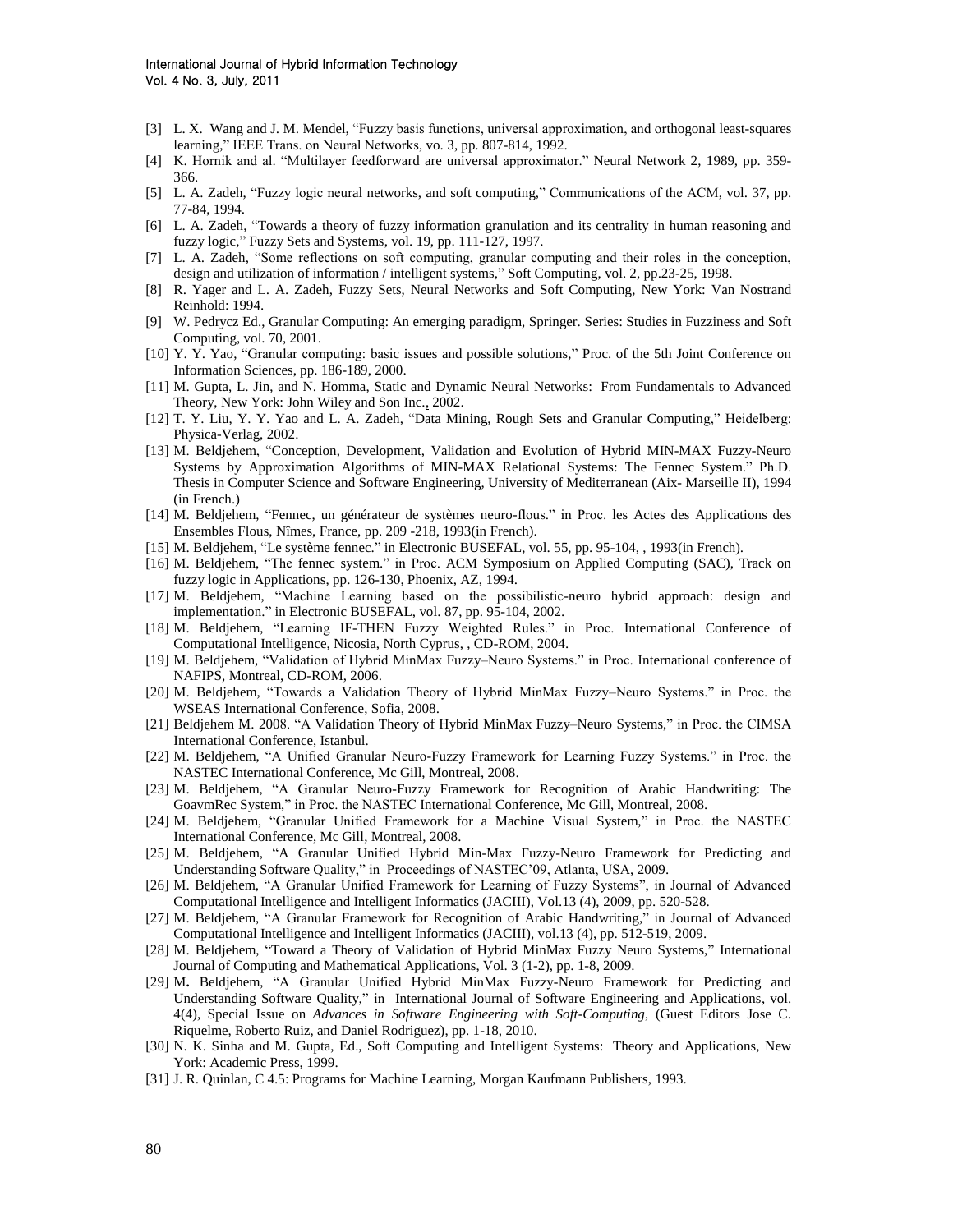- [32] Y. F. Yuan and M.J. Shaw, "Induction of fuzzy decision trees," Fuzzy Sets and Systems, vol. 69, pp. 125- 139, 1995.
- [33] L. A. Zadeh, "Toward a theory of fuzzy systems," in R. E. Kalman, N. Declaris, Eds., Aspects of Network and System Theory, New York : Holt, Rinehart and Winston, pp. 209-245, 1971.
- [34] L. A. Zadeh, "Fuzzy sets as a basis for a theory of possibility," Fuzzy sets and syst., vol.1, pp. 3-28, 1978.
- [35] L. A. Zadeh, "A theory of approximate reasoning," in J. E. Hayes et al. Eds., Machine Intelligence, vol. 9 Elsevier, pp. 149-194, 1979.
- [36] R. Yager, Fuzzy Set and Possibility Theory: Recent Developments, New York: Pergamon Press, 1986.
- [37] D. Dubois, and H. Prade, Possibility Theory: An Approach to Computerized Processing of Uncertainty, New York: Plenum Press, USA, 1988.
- [38] W. Olaf, Possibility Theory with Application to Data Analysis, John Wiley & Son Inc., 1998.
- [39] G. Miller, "The magical number seven, plus or minus two," The Psychological Review, vol. 63, pp. 81-97, 1956.
- [40] L. A. Zadeh, "Fuzzy sets and information granulation," in M. Gupta, R. K. Ragade, R. R. Yager Eds., Advances in Fuzzy Set Theory and Applications, North–Holland Publishing Company, pp. 3-18, 1976.
- [41] R. Bartolin, "Aide au diagnostic médical par mesures de comparaisons floues et pouvoir séparateur," Thèse d'Etat en Biologie Humaine, Marseille, 1987.
- [42] L. A. Zadeh, "Outline of a new approach to the analysis of complex systems and decision processes," IEEE Trans. Syst. Man Cybernet., vol. 3, pp. 28-44, 1973.
- [43] M. Cayrol, H. Farreny, and H. Prade, "Fuzzy Pattern Matching." Kybernetics, vol. 11, pp. 103-116, 1982.
- [44] D. Dubois, H. Prade, and C. Testemale, "Weighted fuzzy pattern matching", Fuzzy sets and systems, vol. 28, pp. 313-331, 1988.
- [45] R. Yager "On the interpretation of Fuzzy If-Then Rules," Applied Intelligence, vol. 6, pp. 141-151, 1996.
- [46] P. P. Bonissone, "The problem of linguistic approximation in system analysis," Ph.D. dissertation, Dept. EECS, University of California, Berkeley, 1979.
- [47] A. Dinola, S. Sessa, and W. Pedrycz, Fuzzy Relation Equations and Their Applications To Knowledge Engineering, Kluwer Academic Publishers, Dordrecht, NL, 1989.
- [48] C. L. Karr and E. J. Gentry, "Fuzzy control of pH using genetic algorithms." IEEE Trans. On Fuzzy Systems, vol. 1pp. 46-53, 1993.
- [49] W. Pedrycz, Ed., Fuzzy Evolutionary Computation, Kluwer Academic Publishers, 1997.
- [50] E. Falkenauer. Genetic Algorithms and Grouping Problems, John Willy and Sons, 1998.
- [51] O. Cordon, F. Herrera, F. Hoffman, and L. Magdalena, Genetic Fuzzy System, Evolutionary Tuning and Learning of Fuzzy Knowledge Bases, World Scientific, 2001.
- [52] J. H. Holland, Adaptation in Natural and Artificial Systems, University of Michigan Press, 1975.
- [53] L. A. Zadeh, "A theory of commonsense knowledge." In H.J. Skala, S. Termini and E. Trillas; Eds., Aspect of Vagueness, Dodrecht: Reidel, pp. 257-295, 1984.
- [54] J. H. Holland, and J. S. Reitman, "Cognitive systems on adaptive algorithms," in D. A. and Hays-Roth, F. Eds., Pattern-directed inference systems, waterman, Academic Press, pp. 313-329, , 1978.
- [55] A. Newell and H. Simon, Human Problem Solving, Englewood Cliffs, NJ: Prentice Hall, 1972.
- [56] A. Newell Unified Theories of Cognition, Harvard University Press, 1990.